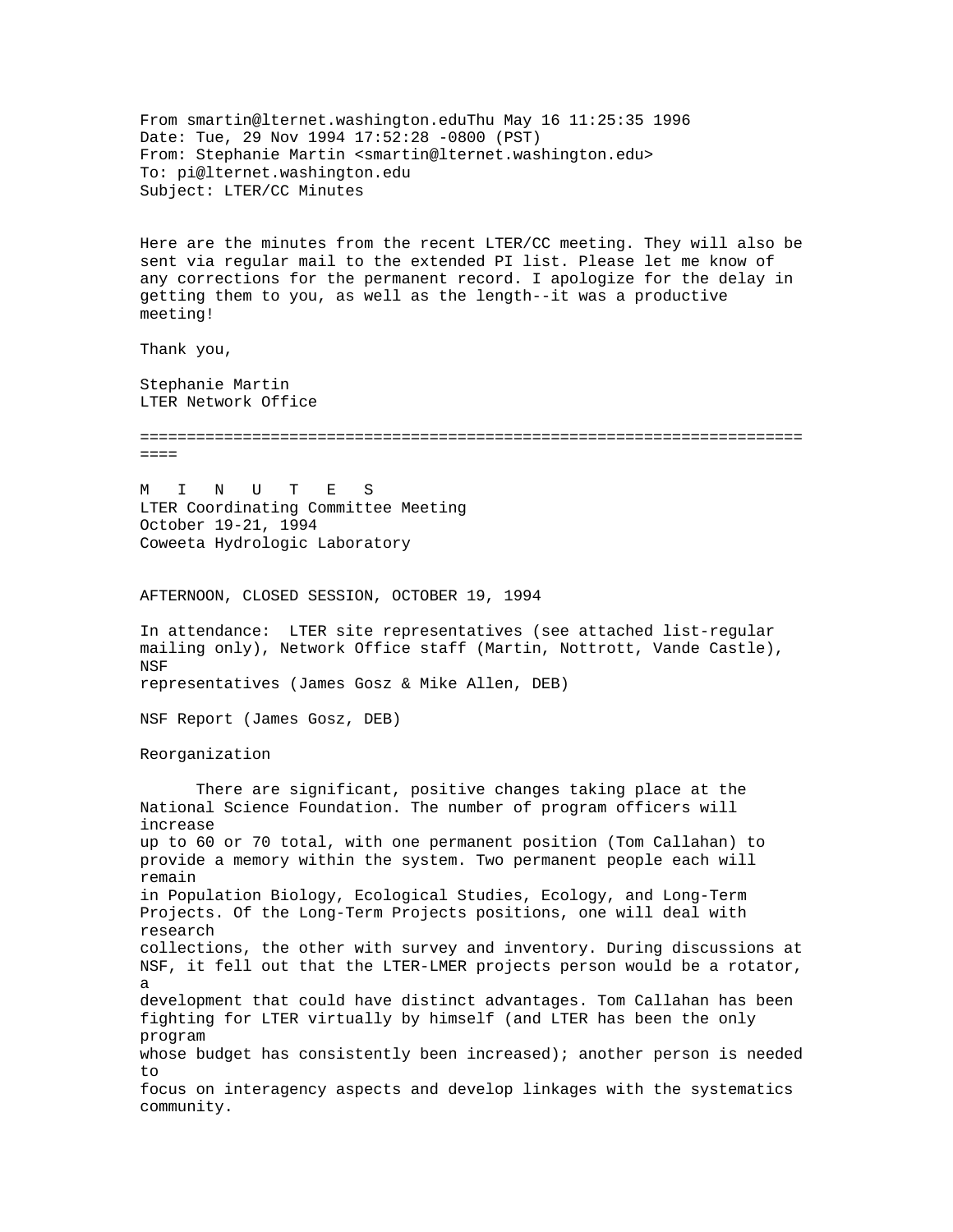Thomas Dillenwald (?) and Mike Allen (for another year) will work together to maximize memory and new ideas in rotator and permanent positions assigned to Long-Term Studies. Gosz solicited suggestions for good candidates to be scheduled in advance, allowing them time to "get their lives together." DEB is trying to develop a longer-range plan and a mechanism for identifying the best people. Candidates should be visionaries who have broad backgrounds and training. These will not just be "proposal jacket processing jobs"; rotators will be involved in developing science initiatives with input from the community. While two-year rotators are preferred, NSF will accept those available for just one. A search is currently being conducted to fill James Estes' position. Scott Collins' position (Ecological Studies) will become permanent. Gosz urged the LTER community to take advantage of the opportunity these changes provide by taking a more active role in proposing initiatives and guidelines and contributing program officers. The LTER Network is now better organized, more mature, and better able to respond to such changes as opportunities. He noted that the scientific expertise needs to come from within the community, not the agency. He also cautioned that the LTER model is being closely scrutinized across agencies; anything that looks like an entitlement will be viewed with suspicion. Budget (Gosz) Biological Sciences doesn't yet have a concrete budget, due to the changes at NSF and the "new" way the agency is doing business. Gosz anticipated that within a month he might know about any augmentation or supplemental opportunities. He distributed an invitation from Survey and Inventory to submit proposals under LTREB that, while not a formal program solicitation, indicates that the program will be developing proposals to augment sites. He noted that several such opportunities exist for LTER with the heightened interest in biodiversity and sustainability across programs--although these concepts may be defined differently. He urged the sites, as they look ahead to working on site proposals, to anticipate cross-site or augmentation competitions of some type along biodiversity themes. There will not be a request for proposals; word will probably come via electronic mail. This is a standard program that entertains proposals in mid-November and mid-May. (Jim Estes is currently the relevant program officer.) Data Sharing Relative to Current Policy (Gosz)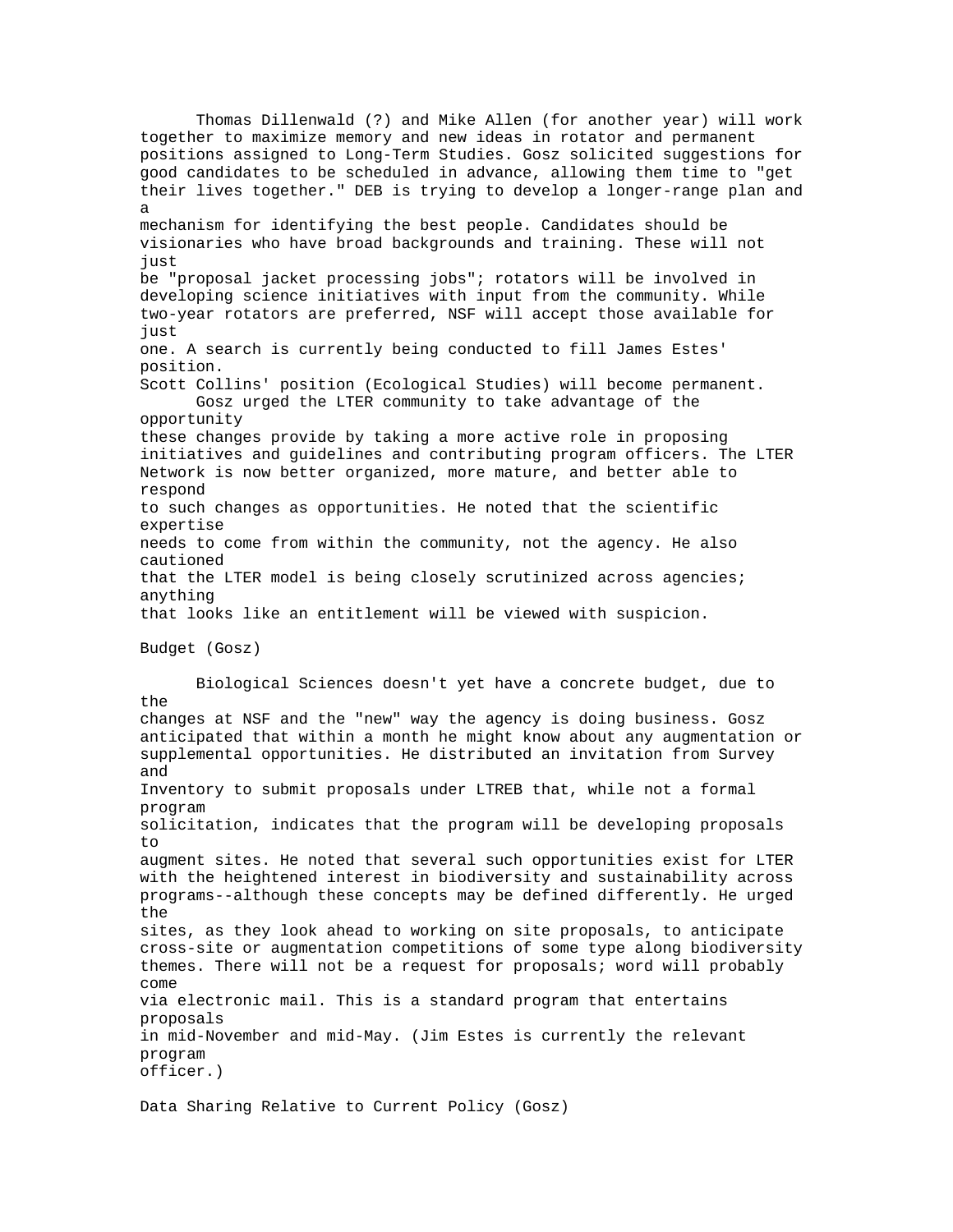It is now grant proposal policy at NSF to instruct panelists to look for data sharing components; proposals that don't include data sharing will be denied. The policy reads that NSF-funded projects should "share data, samples, physical collections, software, and inventions." While NSF has in the past expected data to be shared, this was never enforced. LTER should take a leadership role in providing the broader scientific community access to datasets on-line. The global change research program is using new language about what is expected from grantees who get funded--schedules and plans for data turnover to a publicly accessible archive must be submitted. Although there is still no actual enforcement mechanism, NSF will use "embarrassment and shame"- and program officers with long memories. Tony Janetos reports that for NASA's field campaigns potential PIs were told that they must contribute to a public archive. The community accepted this proviso, and no one's data got scooped. Gosz noted that the LTER data managers had taken an important step forward on this issue at their September meeting. Although the associated issue of obtaining credit for publishing datasets was not resolved, he noted that on-line LTER datasets would provide a visual model that could indirectly shake loose more funding with a feedback to more models, and so on. James Brunt, Data Management Committee Chair, reported that there had been a lot of discussion about putting datasets on-line since the September meeting. A table indicating what all sites are doing has been completed, and a preliminary review shows there is no technical reason that sites can't comply. The datasets will be available and queriable on-line to the LTER community for some scientific purpose, and they will include descriptions of metadata standards, access system, and technical capabilities that allow participation. There is more involved in developing the kind of system that would be accessible to anyone in the scientific community. Legal issues will need to be addressed, as will the potential for misuse of data. An informal poll of the sites as to whether they were "on track" in putting one favorite dataset on-line revealed that most are. Information on which datasets were initially being put on-line was collected (see list attached-regular mailing only). Augmentation Competition "Post Mortem"(Allen) Two LTER site augmentations have been awarded, one to North Temperate Lakes (Tim Kratz-Upper Midwest Lakes and Their Landscapes: 1800-2100) and the other to Coweeta Hydrologic Laboratory (Judy Meyer-Causes and consequences of land cover change in the Southern Appalachians). Responses to other proposals will be back soon. These first two augmentations will be extremely important in generating more and they will need the Network's support. NSF realizes the need to extend the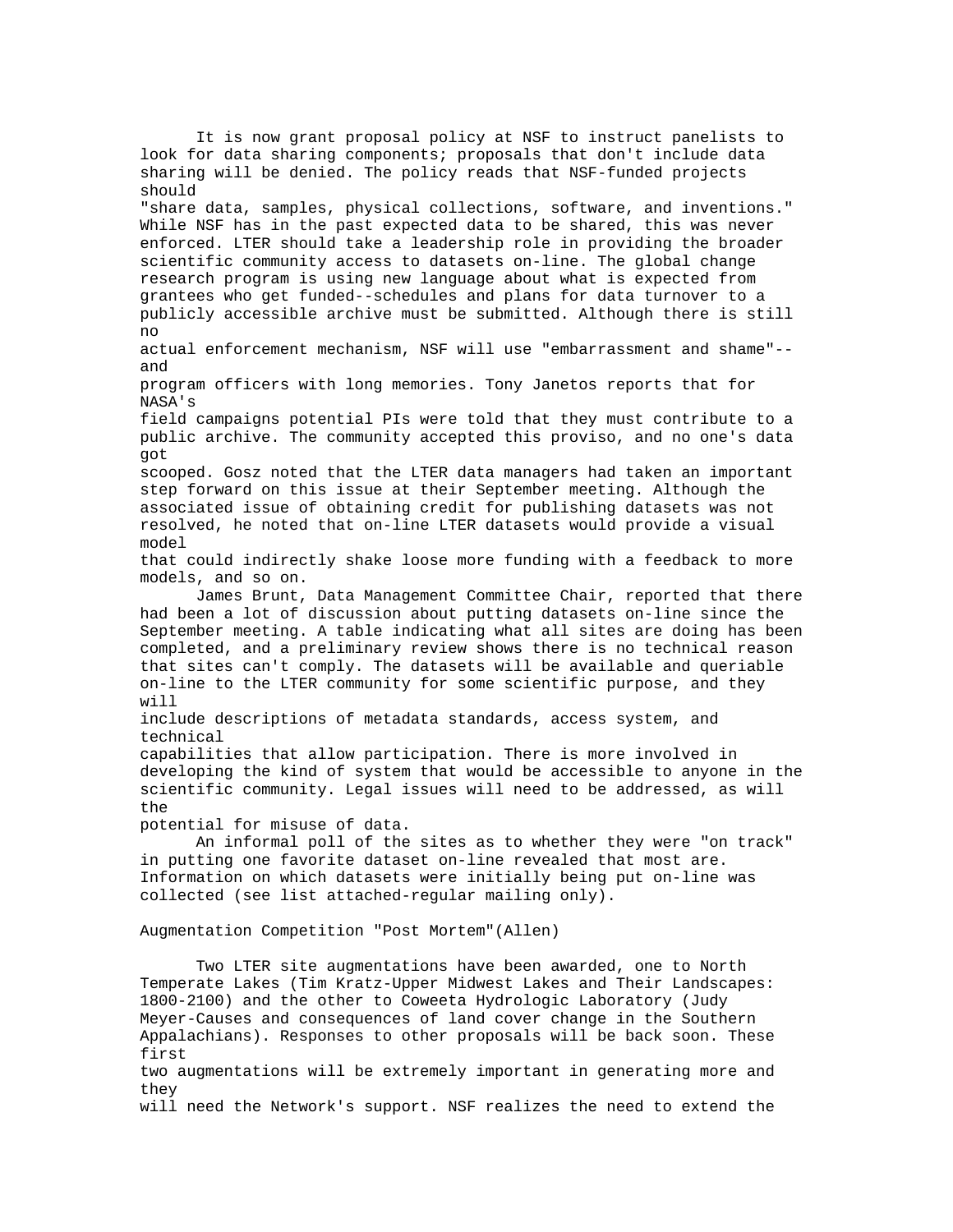opportunity to rest of the Network, but it is too early to say how many, or if any, more sites will be similarly "ramped up." The panel felt that in terms of general direction all proposals were good, but the program is money-limited. Many strong proposals sought to expand present work to social and economic aspects. The two awarded thought more in terms of biodiversity. Some PIs expressed concern that these first augmented sites will gear up with a bang but, without a longer-range commitment, could stall out in six months. Allen acknowledged that NSF will probably have to make decisions on subsequent awards before any information is back from first two. It was suggested that this is probably a test to see if the Network can work effectively with the two sites funded, and if the two can help promote the idea of augmentation, further reinforcing NSF leadership's view of LTER as a flagship program. NTL and CWT were asked to place their proposals on-line for Network access. (Abstracts will be provided in the Spring 1995 issue of Network News.) JF pointed out that using sites as expert systems, stepping outside to interpret on a larger scale, will very much be the wave of the future in funding for science. He reminded the group what an extraordinary opportunity LTER has and will have in being participatory in the program's future. He noted that while these opportunities can sometimes be painful, the payoff can be monumental. Network Office Site Review (Allen) Mike Allen reported that NSF conducted the first on-site review of the Network Office (NET) September 20-21. While the review is not yet completed, in general the review was quite positive. Concerns included whether there would be appropriate support and space at the University of Washington. JF will be using the results of the review to develop the Network Office cooperative agreement, which will replace the grant as funding mechanism. The review addressed two areas: (1) Was NET accomplishing its goals, and (2) What should NET accomplish? As the Network matures, there is a need to reassess directions. AFTERNOON SESSION Network Office Program & Budget

Jerry Franklin reported that the full-fledged September LTER Network Office (NET) site review, originally being approached as a pre-proposal discussion, came as a surprise for which there was little time to prepare. The morning of the review, staff learned that the next proposal was to be prepared prior to negotiation for not two, but six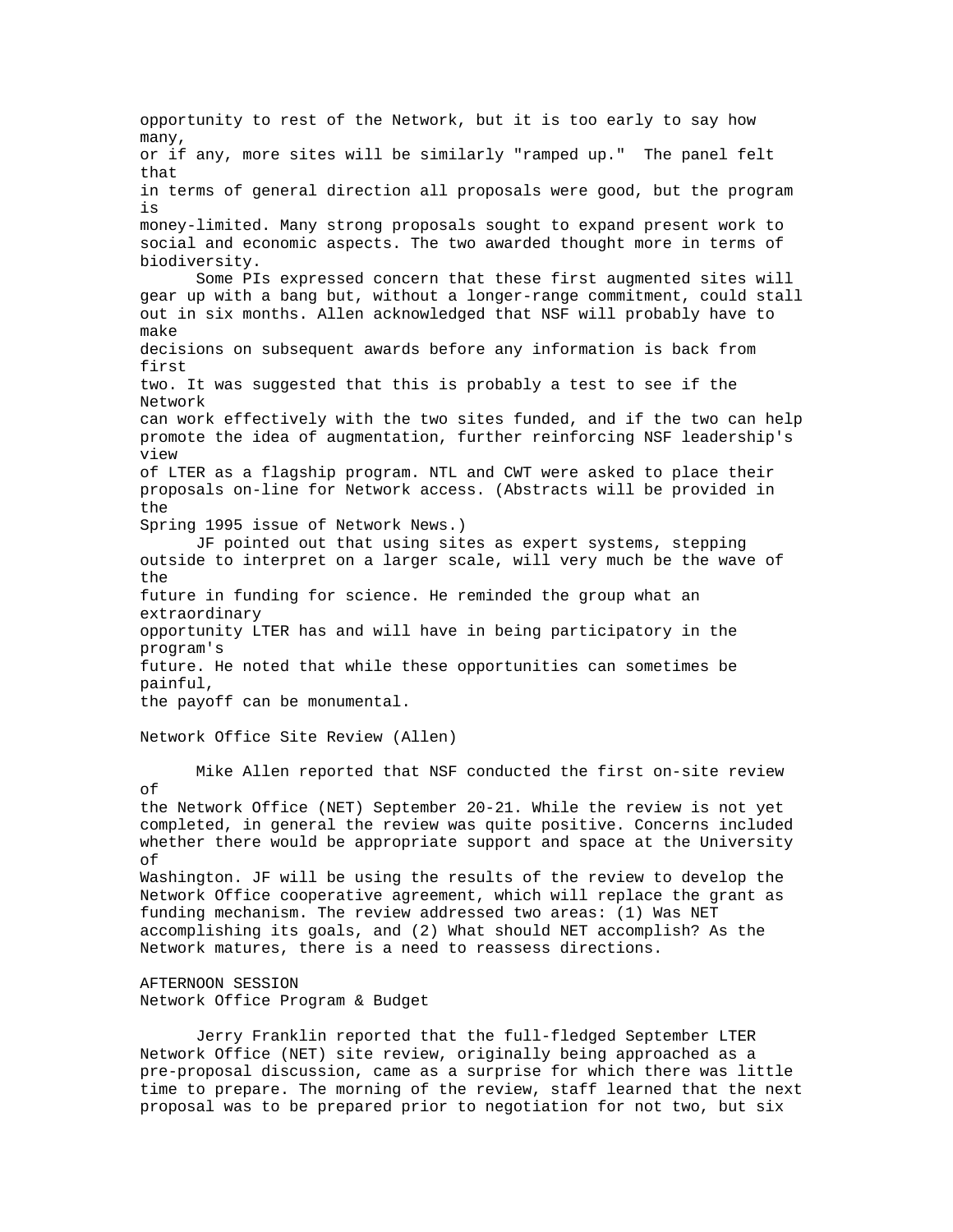years. The new funding mechanism for NET will be a cooperative agreement, along the lines of the University of Michigan model. He noted that cooperative agreements must abide by the same guidelines as site proposals and circulated copies of the draft proposal for site comment. He also reminded representatives that support for NET is not from the competitive pot available to the LTER sites, but from a combination of Environmental Biology, International Programs and Polar Programs sources. If not to NET, these funds would go to other programs, not LTER. NET will prepare an annual report for NSF and draft a proposal for the next year's activities, to be submitted to NSF after PI input prior to the fall LTER/CC meeting. There will be an annual site review and a national advisory committee, and NSF and NET will negotiate an agreement subject to an independent panel and Network review. Following review, which will probably occur at two- to three-year intervals, the Office could be moved. The outside review strongly reinforced that NET should not be located at one of sites or at the Synthesis Center. At least for a significant time, it is not desirable for either group to lose identity to the other. By the end of 1995, the new Chair and Executive Director should be fully on board and will be revisiting this issue as/if it arises. For this proposal, the University of Washington has made commitments of additional space, as well as contributions to the salaries of John Vande Castle, the new Executive Director, and support for two research assistants, and the GIS Laboratory manager. PIs were asked to provide advise to JF within a week in two areas: (1) continuance of work done in past and the expansion as per the LTER/CC's decisions of last spring--recruiting an Executive Director, expanding the committee structure, and providing additional support for the Chair--and (2) what workshops/synthetic activities NET should be involved in over the next two years in some way? In general, NET workshops should not clearly stand alone as separate proposals, or they may not stand up to the peer-review process. Sites were also asked to consider: \* Should NET be the permanent home for "orphan datasets" (such as NIN's). \* A comparison of RS/GIS datasets is proposed with U.K.'s Ecological Change Network. Should we look at a broader array of technical innovation, such as measurement technologies, beyond just storage and compiling?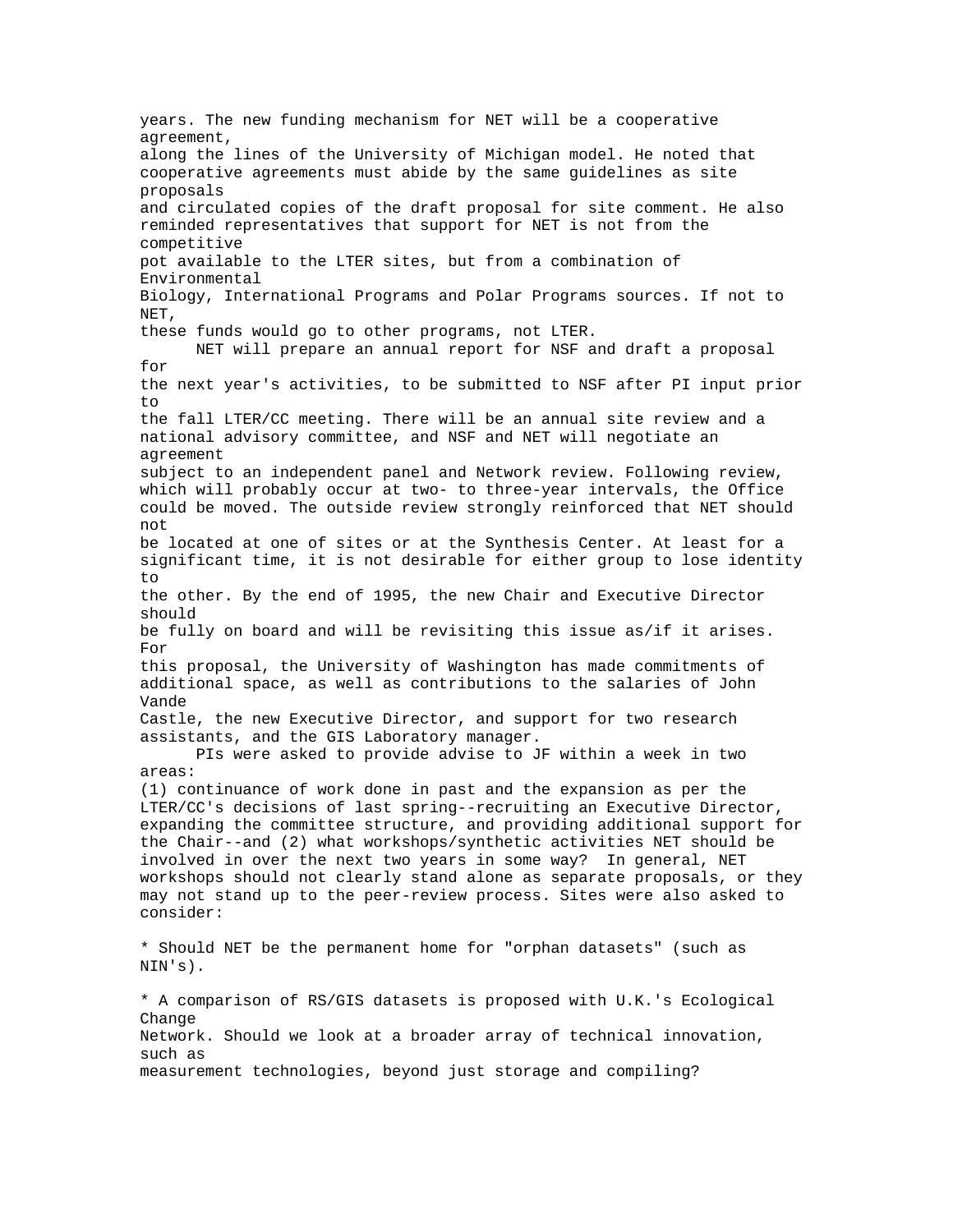\* Funds are requested for outreach activities associated with beginning a global network (ILTER), defining relationships to other sites and networks, and developing internationally, (\$250,000-\$350,000 total--25%-30% of the budget). What level of outreach and involvement is appropriate? In the discussion on possible workshops that followed, it was proposed that a mechanism to revisit core areas (how do they help/impede?) be identified, and that a series of question-driven workshops to establish standards for each core area be supported. JF noted that if the group came forward with alternatives to the core areas NSF might entertain substitutes; simply trashing them wouldn't fly. Any substitute would need to tie the sites together as the core areas have. The group was asked to think further on the issue, and consider the next All Scientists Meeting as the possible forum for five core-driven workshops to identify intellectual standards. National & International Outreach-Who Will Participate? JF noted that the collaborative activity initiated under ILTER is not intended to replace the valuable scientist-to-scientist interactions that have occurred in the past. The Network Office (NET) will likely become a clearinghouse of such activity involving the sites. We want many flowers to bloom, but we need to know where the flowers are. The developing international network has begun to look at the same problems that LTER has as a network--namely, who will participate? ILTER will probably work to develop national or regional network nodes, eventually de-emphasizing NET's central role. JF charged the group to develop a vision of how LTER should relate to both national and international agencies and groups. Through what critera do we judge "appropriate" partners? Is it enough to simply have a shared goal or mission? We are beginning to use capabilities as a filter. Does a given site have the capability to communicate and exchange data as we do as LTER site? Should LTER define different levels or grades of affiliation or participation? One level might be to encourage outside sites to regularly participate on the DM Committee. AFTERNOON CLOSED SESSION

One representative per site met to vote on the nomination of James Gosz for the next chair of the LTER Network. A role call indicated that all were present except Niwot and Cedar Creek. [Seastedt sent in a vote for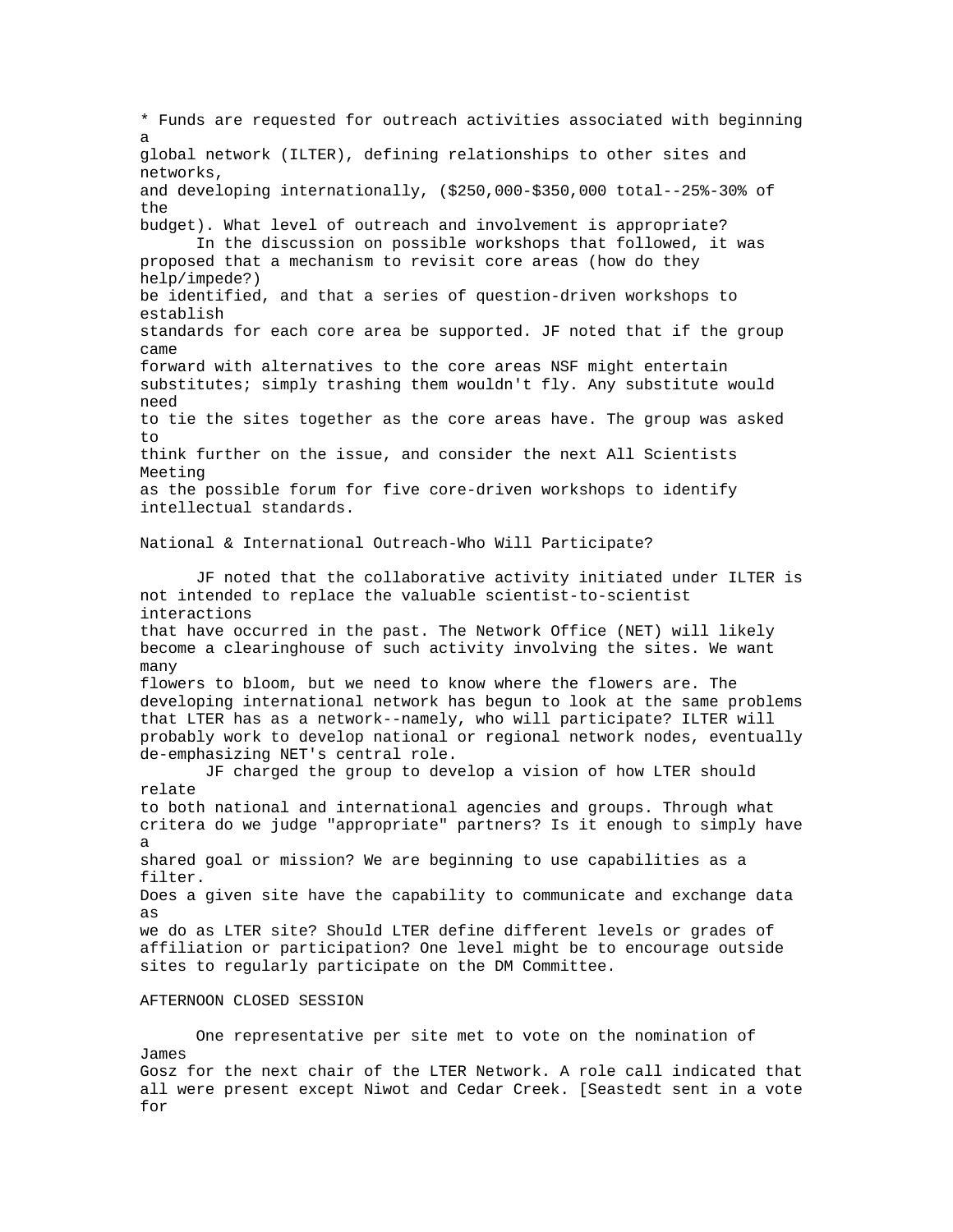Niwot prior to the meeting.] Nomination of Next LTER/CC Chair--James Gosz Unanimously Elected Following the procedure adopted by the Coordinating Committee last (LTER/CC) spring, the Executive Committee solicited nominations and contacted candidates for the next LTER/CC Chair. Fifteen individuals were nominated, all LTER scientists. Both LMER and LTREB PIs were contacted, but no additional nominations were offered. Three nominees--Gosz, Hayden and Magnuson--received more than one nomination. Of the nominees, three indicated an interest. Magnuson and Hayden both indicated a willingness to serve, but because of pressing site responsibilities preferred not to be considered at this time. The Executive Committee considered James Gosz' qualifications and his interest and ability to devote a significant amount of time to the position over the next several years, and unanimously recommended him to the full Committee. The nomination was seconded by Judy Meyer. Following discussion the group agreed that Gosz' leadership style would suit the future needs of the Network well, and the vote was unanimously in favor. JF will act as executive director for the next year, maintaining ILTER chairmanship during the transition period, eventually passing the responsibility on to Gosz. LTER/CC MEETING, THURSDAY OCTOBER 20, 1994 NSF News & Funding Situation (Jim Gosz & Mike Allen) As a result of last year's push in Congress for NSF to do more strategic research in areas of national need, a long-range strategic plan was requested from the agency. The \$3.2 billion budget is up \$200 million over last year, although the amount targeted for research activities is below that requested in the Administration's budget. A \$50 million increase from \$100 million has been requested for research infrastructure (including research equipment). This is the year to submit for research instrumentation in general. The Foundation has identified eight strategic themes, several of interest to LTER. These themes are cross-divisional and multidisciplinary and include Biodiversity, Water and Watersheds, Environmental Technology, and Research Management. (The last two are particularly likely to result in opportunities; special announcements are currently being written.) While DEB would like to offer funds for augmentation, cross-site work and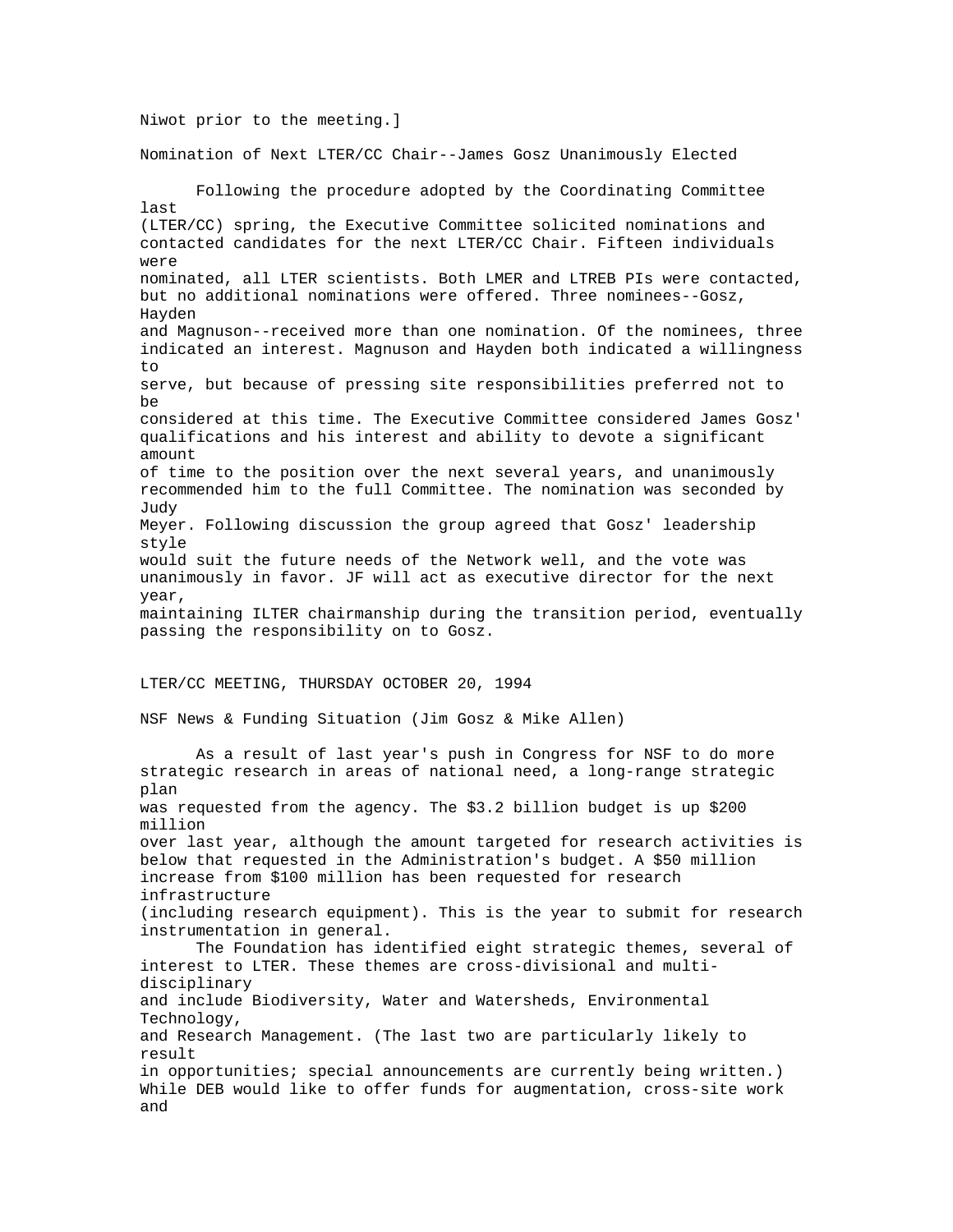internationalization, opportunities are more likely to be in terrestrial ecology, trace gas or complex experiments of multiple interacting factors and atmosphere-terrestrial feedbacks (including wetlands and streams). When the budget shakedown occurs, they hope to get word out about opportunities electronically with longer lead time than in the past. PIs were urged to be thinking now what shape these might take. Biodiversity approaches might be to improve fundamental understanding from genes to landscapes, poorly-known habitats and species, adaptation of organisms to environmental changes (human-economic aspects included), and water-watersheds approaches to improve our predictive understanding of fluxes, changes to water systems, knowledge to develop mitigating strategies, and sustainable economic development--all of which are directly relevant to LTER and are broad enough to include much of what LTER is interested in doing. Due to the division reorganization that has resulted in the Long-Term Projects person being a rotator, LTER has an important opportunity to identify someone with strengths in the areas of restoration and bioremediation. Standing Network Committees/Committee Structure (Committee Structure) At the last meeting, the LTER/CC decided that it wanted to support an expanded committee structure to encourage more LTER investigators to become actively involved in creating Network policies and programs. JF noted that the first task of each committee is to propose a charter, then to decide how chairs should be selected and membership formed, what rights and privileges members should have, the scope and nature of activities to be undertaken, and what should be the financial commitment. Currently, the Network Office budget includes support for an annual Data Managers (DM) meeting at a level of \$40,000, including a regular meeting and workshop. There are also two proposals under development for workshops in the technology area, and the climate group, which has a supplemental grant that does not include general committee support, submitted a proposal at the meeting. Following a recommendation from the Executive Committee, the DM Committee has proposed that an information management group of three to four principal investigators attend the annual DMs meeting to ensure that Network data management activities are guided by those involved in developing and designing the site research programs. In general discussion on committee structure, the point was made that the Network doesn't need a separate committee for each problem, but a committee to focus on approaches. It was also noted that committees should be able to meet via electronic means between annual meetings or regular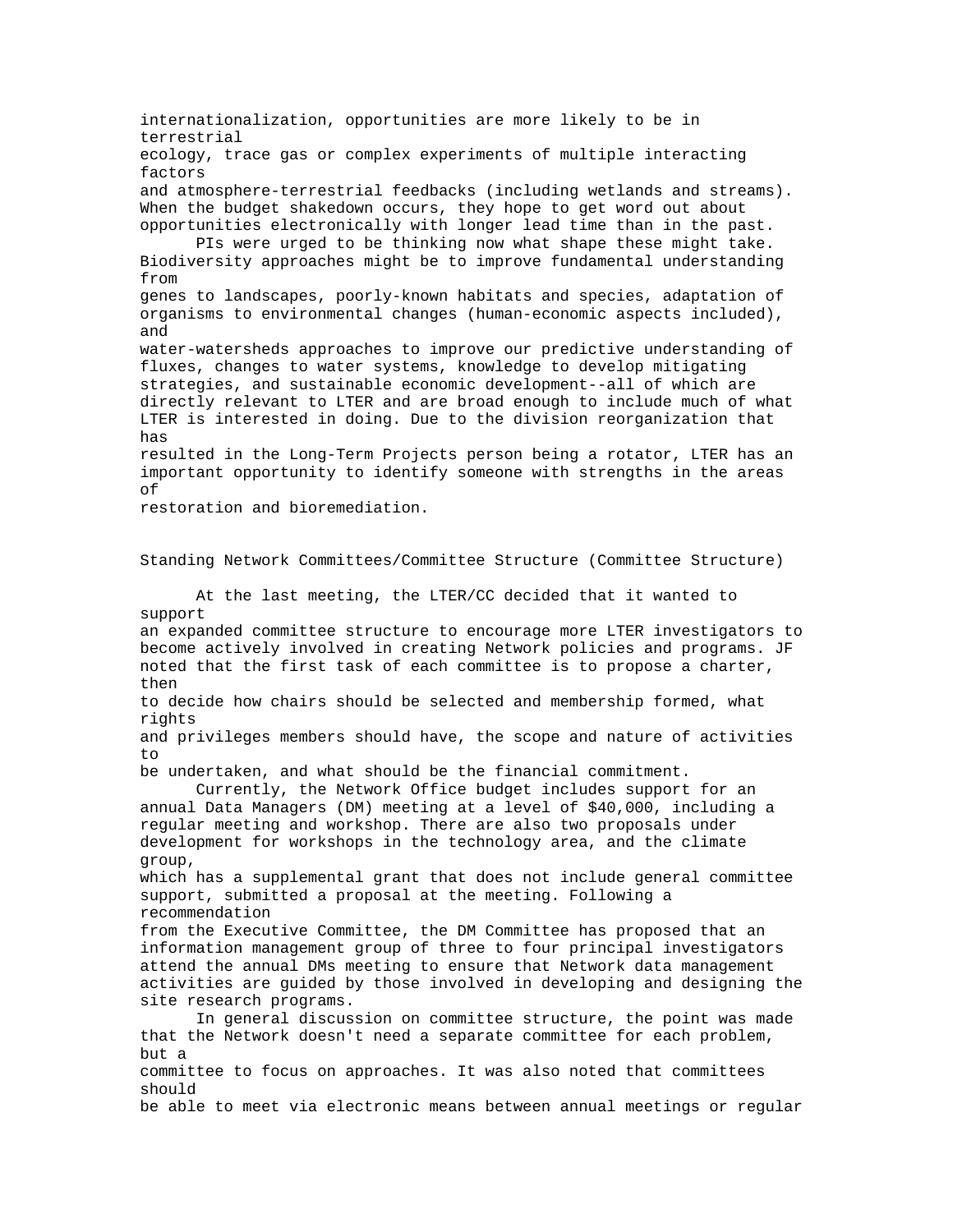LTER/CC meetings. Before inviting current chairs to report on their committees' activities, JF opened discussion on how committee development had been progressing. Among the suggestions: (1) committees should form a steering committees or "guidance group" which includes members who do not attend LTER/CC meetings; (2) committee chairs should be LTER/CC members, so that activities are led by the sites; (3) committee steering groups should be comprised of lead PIs; (4) technical people should not lead committee activities; critical decisions should be made by PIs; and (5) users and administrators alike should be represented on committees. Publications (Hayden) The Publications Committee (LTER/PUB) has been active since the April meeting, communicating primarily via electronic mail throughout the summer to outline Committee structure and procedures. A key issue discussed was how to approach quality control and where to inject it. One model would be for the Committee to review a project at the outline level (helping to determine appropriateness of topic and content), leaving the peer-review responsibility to the editor. In another model, the Committee would be involved in soliciting reviewers. LTER/PUB members are evenly split on this question; Hayden sought the larger groups' views to help finalize these issues. A possible policy might involve the LTER/PUB providing an assistance role in the early stages and quality control in assistance to the publisher during the review process. Hayden noted that there are publishers interested in doing a series on work at the sites, and that a sequence of books in a series probably involves some sort of commonality. The LTER/PUB could help in setting standards. Some of the concerns that arose from discussion included: (1) the intended product should meet the approval of LTER community up front; (2) an implied censorial power is not comfortable for everyone; (3) a poor quality product might be produced which would reflect badly on the community; (4) agency partners such as USFS have their own editorial process/clearance procedures which sometimes need to be accommodated in joint projects. It was proposed that the LTER/PUB provide quality control on those publications that speak for the entire network and carry the LTER Network imprimatur, working with publishers to identify appropriate reviewers and ensuring that reviewers are selected. Proposals for network-scale projects should be submitted to the LTER/PUB in the form of a comprehensive outline. All sites voted in favor, some with the proviso that the criteria used is applied equally to all proposals. It was also decided that authors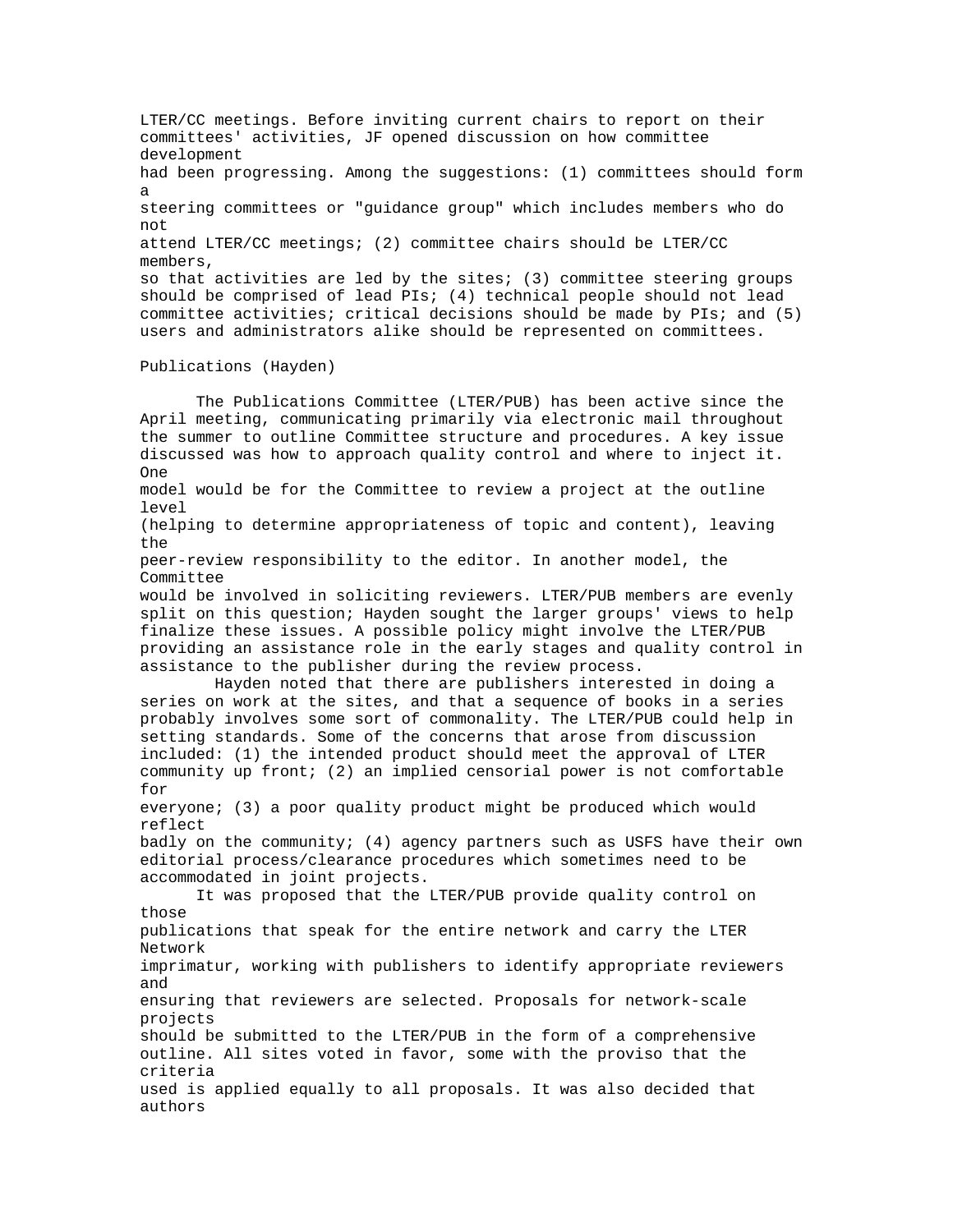and editors of informal Network Office (NET) publications (such as the recent El Nino report) should provide information to NET regarding other related products in advance, to avoid unintended "scoops." Stephanie noted that a recommended citation will be added to all NET science publications in future to ensure proper attribution. Hayden requested that e-mail comments on these and other publications issues noted below be sent to LTER/PUB at pub@LTERnet.edu. All will be logged. He also noted that the Committee would like to have a PI-level Data Manager repesentative to inform the discussion on electronic publications. (Anyone interested is urged to contact Hayden.) Other issues: Should the Publications Committee have an advisory role with regard to Network Office products and electronic publications? To what degree should the Committee help in the area of electronic publications? Technology (Foster) Chair (pro tempore) David Foster noted he would strongly welcome and encourage involvement of anyone interested in Network technology issues to participate on the Technology Committee (LTER/TECH). The group has not been active lately and is presently in a state of reorganization, but there are new now opportunities for funding and cross-site work. The greatest immediate need is to identify a core group of individuals, users and developers alike (technical people and people with science needs that can be addressed by technology), to become involved. New participants were asked to come forward, especially as some currently involved are not interested in continuing. An e-mail request will be sent to all PIs. Foster asked the group for ideas of possible efforts the LTER/TECH might undertake. Among those put forward: (1) conduct an overall assessment of technology across the Network, (2) conduct an assessment of remote imagery needs and issues, (3) explore collaboration with a major NSF science/technology center at University of Washington (led by Lee Hood), and (4) Bruce Hayden noted that the NET review panel has a recommendation with regard to technology activities (the results of the review are not yet available). It was agreed that the most important step to take would be to provide a current assessment of the state of technology development in the Network, analogous to the one completed on RS/GIS a few years ago. Since then, there have been major advancements both at the sites and in technology development in general. NSF opportunities may provide supplemental awards to enhance technology use across the network and at individual sites. The NET proposal will contain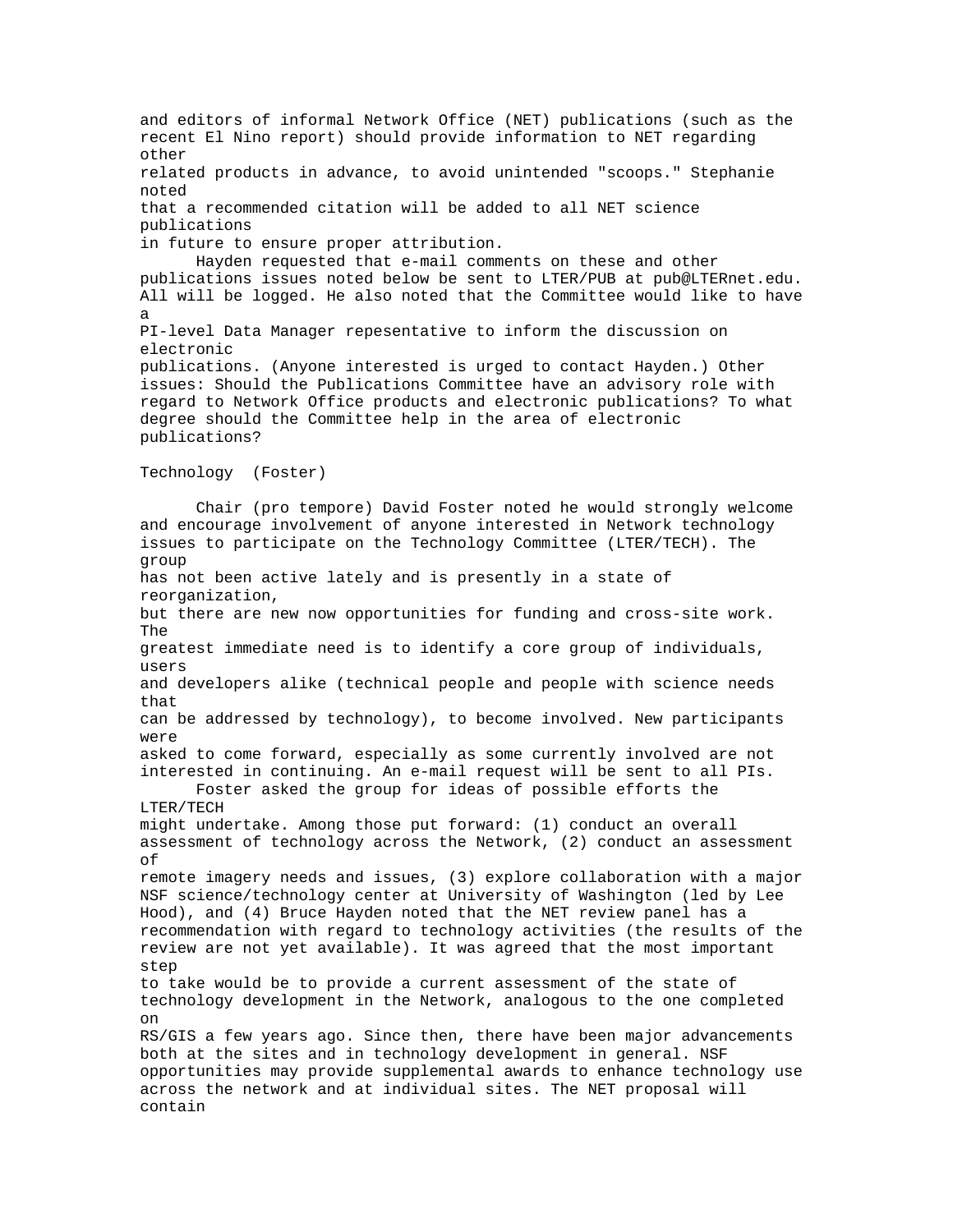a request for a technology workshop and a site assessment.

It was noted that some sites have found technical solutions that could be shared with other sites with similar needs, and that it is important to extend new capabilities to all the sites. Teleconferencing was suggested as a good supplemental approach to communicating about technologies. Gosz noted that NSF funding is available for obtaining this

capability. JF reminded participants that as the largest organized group

of ecological scientists, LTER is expected to be on the cutting edge technologically.

Chair (pro tempore) Robert Wharton reported he had received some

### Synthesis (Wharton)

suggestions for workshops from the sites in response to his query for comments on standards and ideas for synthesis activities prior to the meeting. He requested help in determining a direction and a set of intellectual objectives for the committee and suggested a small workshop to define standards. In the discussion that followed, concerns were expressed about (1) conducting synthesis by committee, (2) the problem of trying to proceed with activities before standards are developed, (3) avoiding the problem of individual method advocates holding sway, (4) avoiding interruption of any standardization work already under way, (5) ensuring that methods are tied to science questions, and (6) having standards in place by the next round of proposals. It was pointed out that the document drafted by Hobbie and others on future directions in LTER research (provided at the meeting for comment) defines several synthesis objectives. Proposals included: (1) structuring workshops to address developing standards for the first four core areas, (2) structuring the Committee to act as a standards clearinghouse, (3) separating standards development and intellectual synthesis to ensure that the latter doesn't slip into the background, and (4) including sites outside the present network. Wharton invited those interested to meet prior to the next day's meeting to discuss the subject further and report back to the larger group. Jim Gosz noted that it was evidence of LTER's maturity that they are talking about synthesis. (JF remarked that it was almost a revolution at the level of the original MSI document!) (Discussion the next morning addressed the need to first define "synthesis" before determining how best to facilitate network-level synthesis. As a start, a series of workshops to develop standardization methods was proposed: (1) soil measurements (physical/chemical biology, Phil Robertson to organize; intended product, a volume of methods); (2) NPP (Indy Burke, similar product); (3) water measurements (not defined further, Charles Driscoll a possible organizer); (4) consumer dynamics (Bob Waide, tentatively); and (5) decomposition (folded back into soils,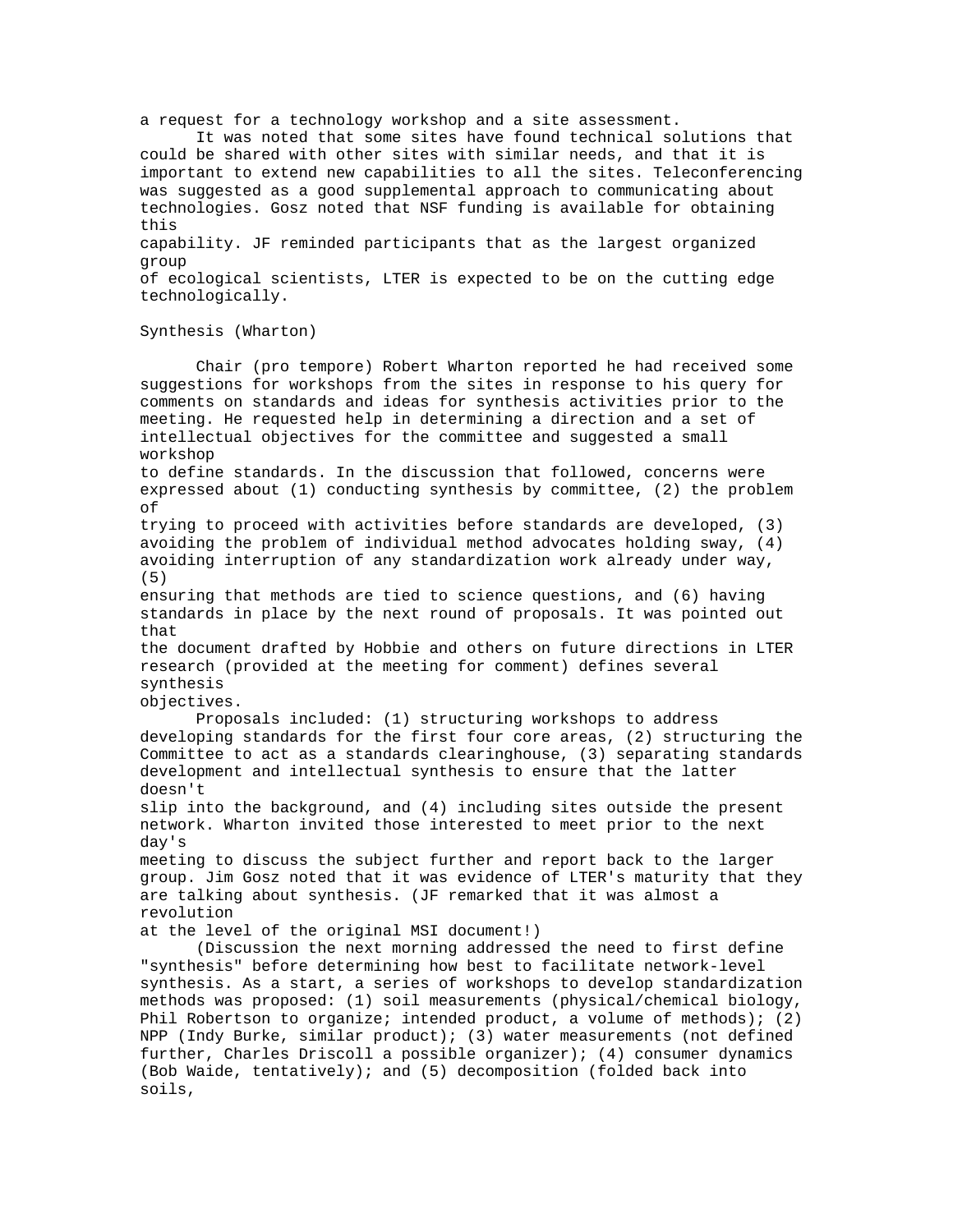consult with LIDET re meeting at Kellogg next October). JF noted that, in principal, support for four workshops total was probably feasible over the next two-year period. Wharton will send the workshop proposals to the sites for further comment. Gosz urged the group to think beyond the ecosystem process level to other areas, such as scaling and biodiversity. He challenged them to develop up front taskforces for a subset of biome-level standards (soils, waters, etc., for forests). There was support for involving the Land-Margin Ecosystem Research (LMER) sites among others and for taking an efficient hierarchical approach. This would involve people from similar systems getting together to develop standards first, then from different systems--thus avoiding ecosystem-level disagreements at the upper level and enabling comparison among broad ecosystem types. Climate (Greenland) David Greenland highlighted Climate Committee activities since the All Scientists Meeting and noted the availability of "El Nino and Long-Term Ecological Research Sites," a new report published by the LTER Network Office that documents the proceedings of the El Nino Workshop at the 1993 All Scientists Meeting. The Committee is continuing to pursue the idea of having climate designated as a core area for LTER studies. Most sites have considerable climatic data, but the Committee is discussing what should go on-line as a representative record, not necessarily including all temperatures or satellite data. They agreed a year ago to the generic intention to have climatic data from all sites on-line. Climate data is the most requested and among the most understandable and the least problematic. In discussion, some expressed the view that the job of a committee should be to document its activity on-line. This would provide information for synthesis, and would yield different information than if each site took its own approach. There was some agreement that climate is a logical place to begin standardization and quality control. Greenland noted that it is pointless to establish standards unless they're followed and monitored. NADP, for example, has a very good set of standards and a subcommittee that visits each site to enforce implementation and monitoring. JF commended Greenland for chairing the Climate Committee so effectively over the years, noting that the committee has been operational in a meaningful way since its inception. Gosz noted that this activity is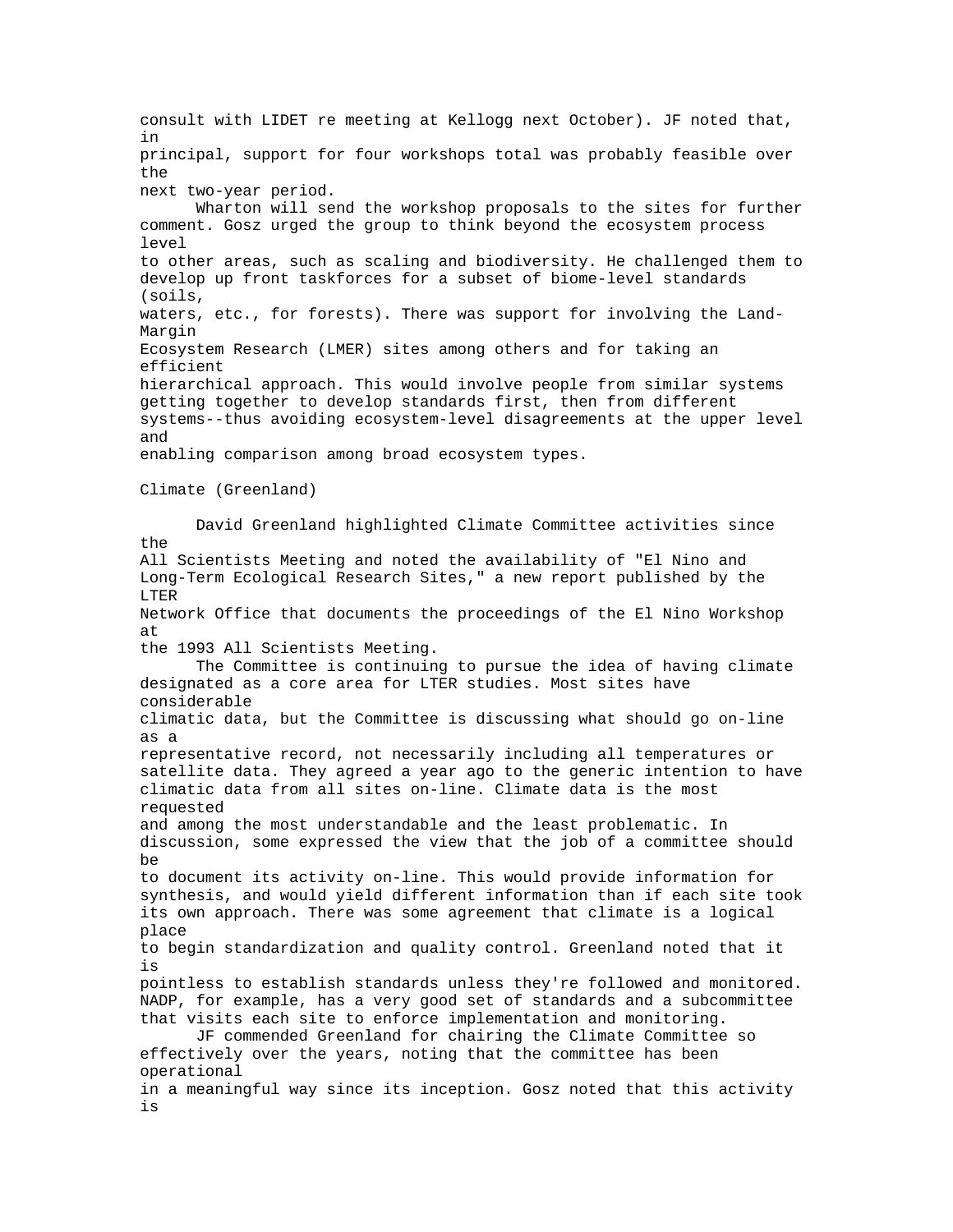an extremely important demonstration of what LTER is doing to get this information on-line; it comes close to satisfying NSF's policy without them having to wield a club.

#### Graduate Students (Greenberg)

Elected LTER Student Committee Chair Josh Greenberg acknowledged Caroline Bledsoe's guidance and support in getting a committee established following last year's All Scientists Meeting. The students have set up an on-line bulletin board (students@lternet.edu) with assistance from the Network Office and met a second time at the August ESA meeting in Knoxville, TN. Activities considered for the future include developing student information packets, strengthening interaction with PIs, and possibly creating a Mosaic page linked to the LTER home page. PIs were asked for their ideas and assistance on how to support student work at the sites. To support students to conduct intersite research, Josh proposed that an intersite scholarship program be instituted for a trial period (probably a year). Students could apply for funds through a review group including one student to do comparative work at other sites (\$2,000 per student, 10 per year). Results could be written and presented in the newsletter and/or on-line. PIs were generally supportive of the proposal; however, some felt the students were thinking too small, that they'd need travel and supplies for a year, over and above what they're doing at their sites. It was noted that some of the best research at the sites is being done by LTER graduate students. Others felt the program should start small, but still as a network activity. Several PIs remarked that they would be happy to consider requests from students. NSF representatives cautioned that it would be important not to appear to create a select group, and that much of such work could already be feasible under the dissertation improvement program. Such seeding could be useful, so long as it is not tied to developing a proposal. Jerry Franklin noted that LTER has done little to promote students, reminding PIs that NSF had challenged them in the past and they'd "dropped the ball." It was proposed and unanimously approved that \$20,000 would be requested in the NET proposal to stimulate student participation in intersite activities. (CPR voted yes with the caveat that the resulting data be published.) Data Management (James Brunt) Data Managers Committee Chair James Brunt reported that the Data Managers (DMs) have been organized since 1980 and that, as a group, they

are moving more and more towards intersite cooperation. DMs now have a task force of six individuals (PI-level or proposal developers) that elects one person to report to the LTER/CC. This year's annual meeting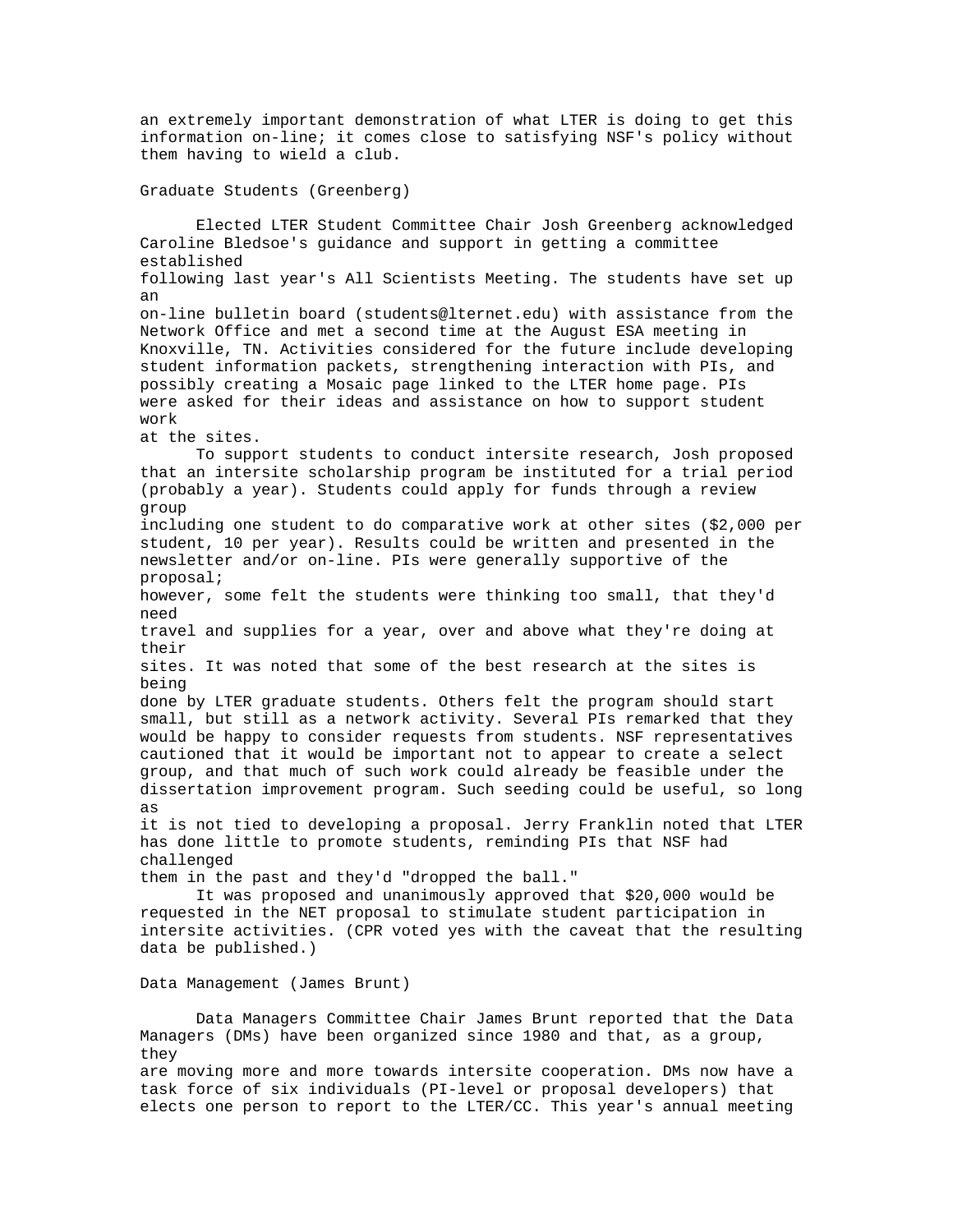included special sessions on metadata and involved several outside agency people. Due to its success, DMs propose to bring in more representatives from outside agencies at future meetings. A draft of the 1994 meeting report will be circulated electronically for comment. The 1988 MSI document will be revised as the Recommended Technological Capabilities document, or RTC. This activity will be led by John Briggs at Konza Prairie. Drafts will be circulated to PIs for comment. The RTC is perceived as an important step toward achieving the goal of putting datasets on-line. While it is easy to put data on line with current technology, Brunt noted, there is much more involved in making it useful for research. Site datasets will be on-line this year, but in just a flat form. The next step will be to move to queriable datasets with standards in place. To ensure that science drives the RTC process, the Executive Committee decided that a team of three to four PIs should meet with the Committee. Just five to six DMs have PI status now. This will be even more critical in the near future as the Data Managers will also be "on point" in ILTER activities. Interested PIs were urged to come forward to help advance this activity. BioScience Article (Hobbie) John Hobbie circulated a working draft of the document he and several PIs have been working on, a collective statement of LTER science looking to the next decade, based on the LTER2000 document, which will be submitted to BioScience. He acknowledged the need to include more site case histories and language that explains the different levels of work at sites. The paper will probably include about two case histories per section, related figures, four to five references for each section, photos and site maps. He noted that case histories should be from the published research. Each section author will be listed as an editor with Hobbie. During discussion other suggested changes included: (1) add a comment to the introduction on LTER's goals, (2) note mechanisms correctly and clearly with reference to current ones to be consistent, (3) try to get across the idea that the parts of LTER are at different stages and take different approaches, and (4) sketch a vision of where LTER is going in the conclusion in terms of these different stages of maturation. There was some discussion about whether BioScience was the best venue; Hobbie will also try Science. The group agreed that the draft was a good start and there was general support to move ahead, with site input due to the section authors in two weeks. Hobbie noted that the revised

draft will be sent to the Publication Committee for a quality-control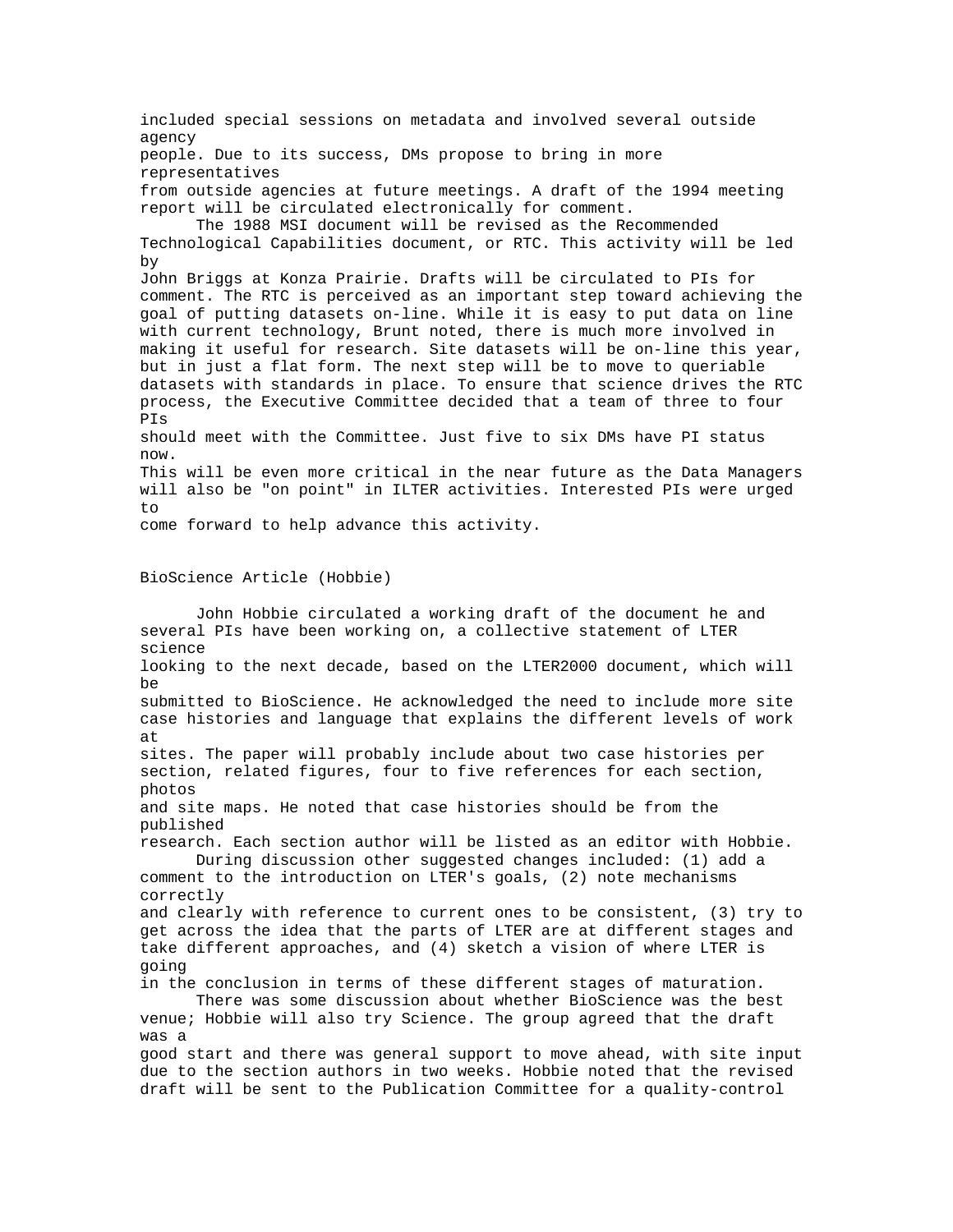review, since this is a network-scale publication. Jerry Franklin thanked him for initiating and advancing the activity.

#### AFTERNOON

All-Site Bibliography & DREAM SUITE Project (Bledsoe and Hastings)

Caroline Bledsoe gave a brief history of her contribution to LTER over the past six years, from developing the first personnel directory with Robert Robbins (NSF) to working on activities ranging from the Network of Networks, Trace Gas Network, Belowground Root Biology Group, and the Graduate Student Committee to her present subcontract at NET for the bibliographic project. She showed an on-line bibliography usage table, described search capabilities and limitations, and noted that she and Harvey Chinn are preparing two publications for submission to BioScience. Bledsoe and Jordan Hastings (MCM) will lead a synthesis project funded through a combination of cross-site supplements and Network Office support to develop and use software tools for synthesis of root biomass data from a number of LTER and non-LTER sites. They will start with XROOTS, Exploration of Root Observations and Organized Technical Software. Workshops over the 2 1/2 years of the project include: Agroecosystems (Alvin Smucker/KBS), Grasslands (Bill Lauenroth/CPR), Forest Ecosystems (Ron Hendrick, CWT). Root biomass, site data, climatic data, and soils data are needed from the sites for these workshops. Jordan Hastings provided an overview of the Tool Suite part of the project, a data and information system conceptually divided into two functions: reference and maintenance programs. The design will be frozen at some point, and real data loaded and linked to the bibliography. Applications will be coordinated with the database design and a review of the ecological literature, and developed interviews with practicing root scientists. The tools currently available which come closest to what biologists need will be assessed, and existing projects and programs or components thereof will be used to create the best package. Organizing committees of the workshops will also use these tools in cooperation with site data managers to install and distribute them networkwide. Hastings noted that the ideal Tool Suite for ecologists is likely to come from small projects like this and from collaboration with public and commercial groups.

FY 1994 Special Competition for Cross-Site/International Research Awards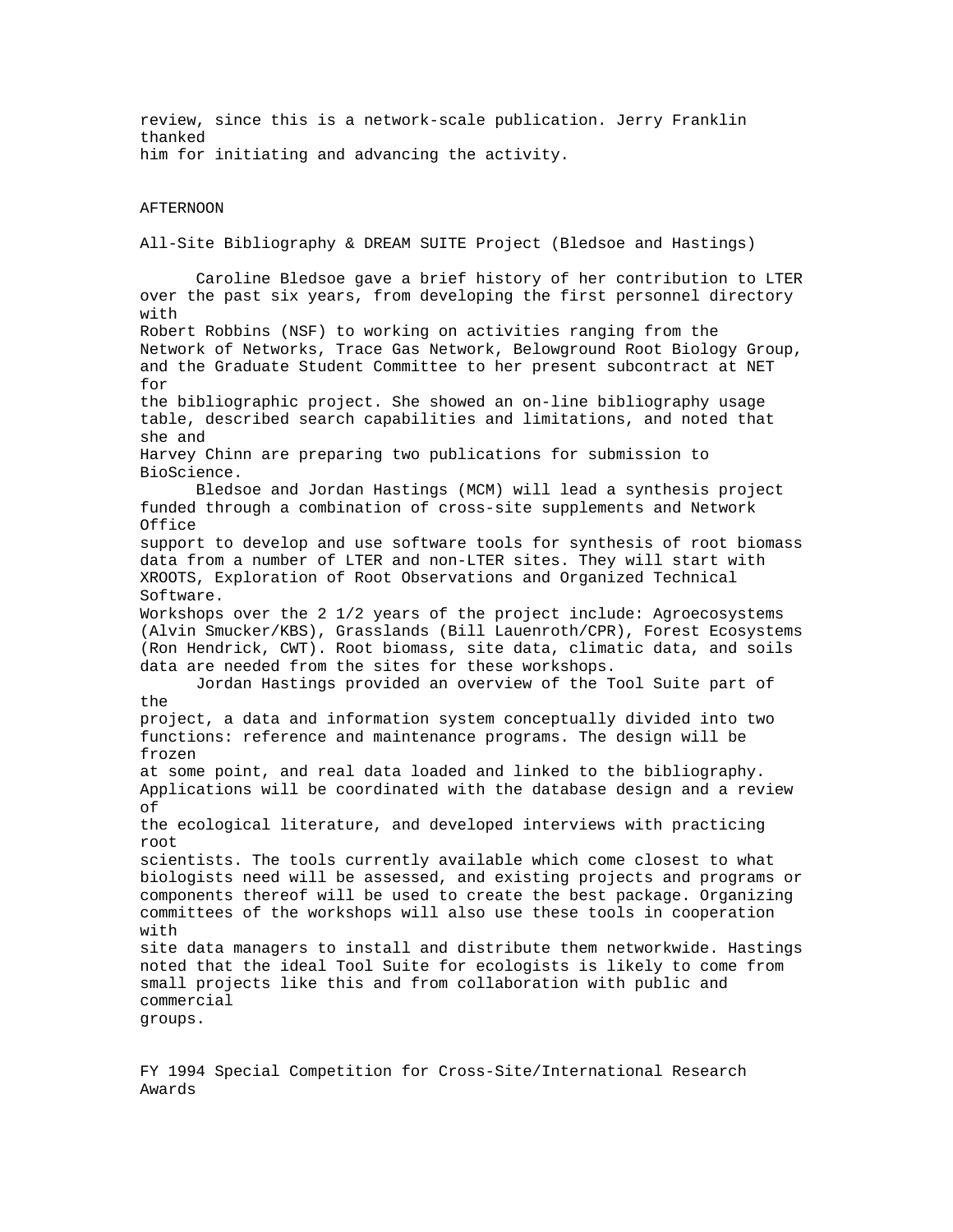James Gosz and Mike Allen noted that NSF constructed an interdisciplinary panel for the FY 1994 Special Competition for Cross-Site/International Research. The dynamics in the panel proved to be almost as important as the proposals: reviewers were solicited from sociology, archaeology, and other disciplines. For the international awards, international reviewers were also brought in. Review comments were written before panelists met as a group. Awardees were: John Aber (HFR). Forested and agricultural landscapes of New England and Ireland Caroline Bledsoe (UC Davis/NET). A comparison of belowground productivity at a number of sites in North America. Dave Coleman (CWT). Interaction between biodiversity and decomposition processes at three moist, warm, broad-leaved forest sites (Luquillo, La Selva, Coweeta) on similar soil types. Will coordinate with LIDET decomposition team. Anne Giblin (ARC). Comparison of the stoichiometric relationships among benthic fluxes of oxygen, carbon, sufur, nitrogen and phosphorous from sediments in a variety of lakes (Hubbard Brook, North Temperate Lakes, Arctic). Dave Greenland (AND/NWT). Comparative climatological analysis of the LTER sites. Mark Harmon (AND). Comparison of the carbon dynamics of two major coniferous forest regions (the Pacific Northwest and northwestern Russia) to determine the major factors controlling the spatial and temporal patterns of carbon stores and fluxes. Bill Lauenroth (CPR). With Indy Burke and Osvaldo Sala (temperate grassland site in Pategonia), looking at differing controls on decomposition with a strong international component. Ongoing collaboration building on approximately 10 years of work. John Magnuson (NTL). Intersite project to work with international sites (Northern Highland Lake District) on (1) landscape organization of lake districts in respect to landscape position, (2) area turnover species in lakes, and (3) ice phrenologies as climate change and variability indicators. Ed Whitelaw (an economist with an LTER-oriented grant). Intersite project to describe/explain linkages between ecosystems and local/regional economies at six LTER sites (AND, BNZ, CWT, HBR, SEV, NTL) and examine whatever feedbacks exist.

Site Science Reports--"An exciting discovery or new approach" (not all recorded)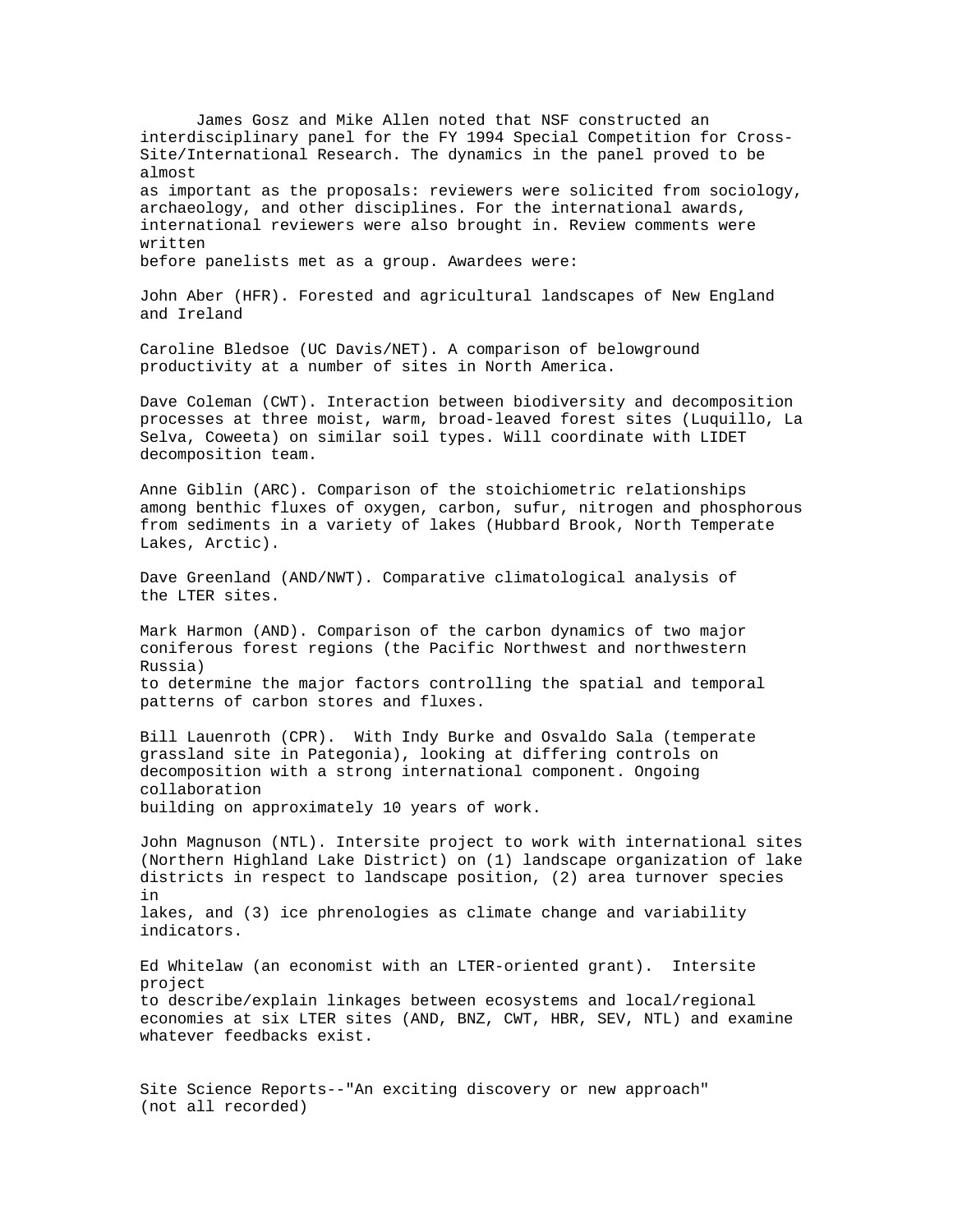VIRGINIA COAST (Hayden) - Have recently established relationships with one of counties they're located in to develop GIS for the county and share bird nesting site and annual bird count datasets. New outside collaborators include a DOE person from U of V, who is looking at the sedimentary platform to mainland, the rate and fate of transfer, and tracers of bacterial transports to marshes from well-field. VCR is engaged in a campaign to buy land (\$2 million) for a long-term lab facility. SEVILLETA (Brunt) - SEV is moving into second funding cycle with work based on a watershed system using swap models and solar flux models (they will hire a new post-doc in this area). Based on existing datasets they are developing international efforts with Hungary and Mexico (Mapimi MAB site with Jornada), and are meeting with CPR and JRN on an intersite grassland project. Other collaborations include: Kitchell/stable isotope studies, agricultural and non-agricultural lands adjacent to wetlands; Kay Gross/EROL grant to do work at Sevilleta. PALMER (Ross) - PAL completed its August 1993 winter cruise off Palmer peninsula looking at ice vs. water habitat, (1) measuring the light field under ice, (2) taking water samples, and (3) collecting and censusing grazers. They found that the most activity is concentrated in the ice habitat in winter. Looked at the distribution of larval krill, they found that krill were not in the water column. The surprise was that not only was microbial activity higher than in water column, but that the ice was a hotter spot in terms of production than in summer. MCMURDO (Wharton) - MCM completed its first LTER season last fall and winter, and the data is just back from placing a network of stream gauges and soil transects in Taylor Valley. Polar Programs funded a GIS workshop in which PAL and MCM were major players. MCM has been asked to put on workshop in Santa Fe, NM concerning environmental management of the site. Antarctic sites don't compete for augmentation awards as do other LTERs; because of their unique funding arrangement, they have to go through Polar Programs to extend their research activities. With additional support from Polar Programs, MCM will be offering post-docs (sites encouraged to refer potential candidates among their students). Twenty-six scientists and students, and two New Zealanders, will be conducting the 1994-5 field season between now and February.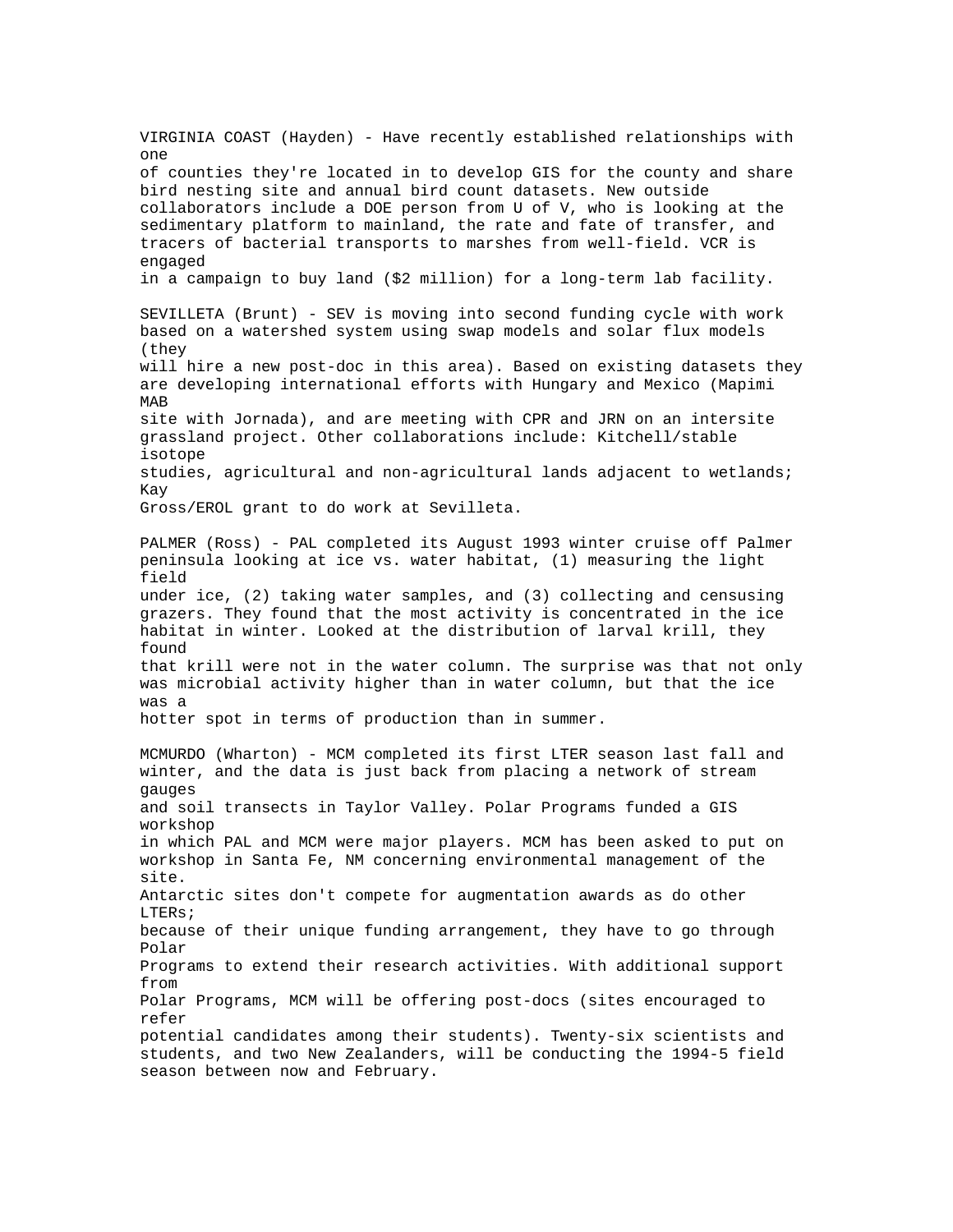NIWOT (Diggle) - Niwot researchers have nearly completed monitoring biotic activity under snow, and a new now fence was put in place last winter. Tim Seastedt recently returned from Austria, where he was exploring a formal collaboration with the University of Innsbruck. New faculty positions at Boulder are expected to enhance the LTER program. LUQUILLO (Zimmerman) - Puerto Rico has experienced a drought since May, the driest period recorded, although in Luquillo Forest there is still some rainfall. At the annual meeting in January LUQ researchers will begin looking at the effects. Jead Lodge has an article in a recent issue of Tree on nutrient pulses, hurricanes, and steady state. A grad student had an article in Kansas Journal that was picked up as a "hot paper" in Science News. Recently funded by NASA to look at land management and relationship to global climate and the effect of land use on forest recovery. The project also involves the Institute of Tropical Forestry and David Foster at Harvard Forest. KONZA (Knapp) - KNZ PIs are writing a synthesis volume, with Bruce Hayden to co-author the climate chapter. Konza looks at questions in tallgrass prairie belowground, whether it is a source or sink for carbon? They aare establishing a crop micrometeorlogist collaboration with DOE, USDA and others to put up four towers in burned and unburned and grazed fields  $t \circ$ collect annual estimates. The instrumentation, which measures energy, water and carbon flux, is mostly belowground and fairly unobtrusive, making it both fire and weatherproof. JORNADA (Schlesinger) - Jornada will be featured in an upcoming article in Discover magazine that describes the entire set of measurements and an informal cross-site comparison of grassland and shrublands between Central Plains, JRN, and sites in the Great Basin comparison. HUBBARD BROOK (Fahey) - The Hubbard Brook Foundation was recently incorporated. Element cycling--particularly calcium--drives much of the work at HBR. Their annual session on birds captures the attention of the local community. Recent work shows that the neotropical bird population is declining; the big spikes in population may be linked to masking of tree seeds. HARVARD FOREST (Foster) - As a result of the augmentation proposal process, HFR has new collaborators--a paleolimnologist and a policy person

from the Kennedy School of Government to look into forest management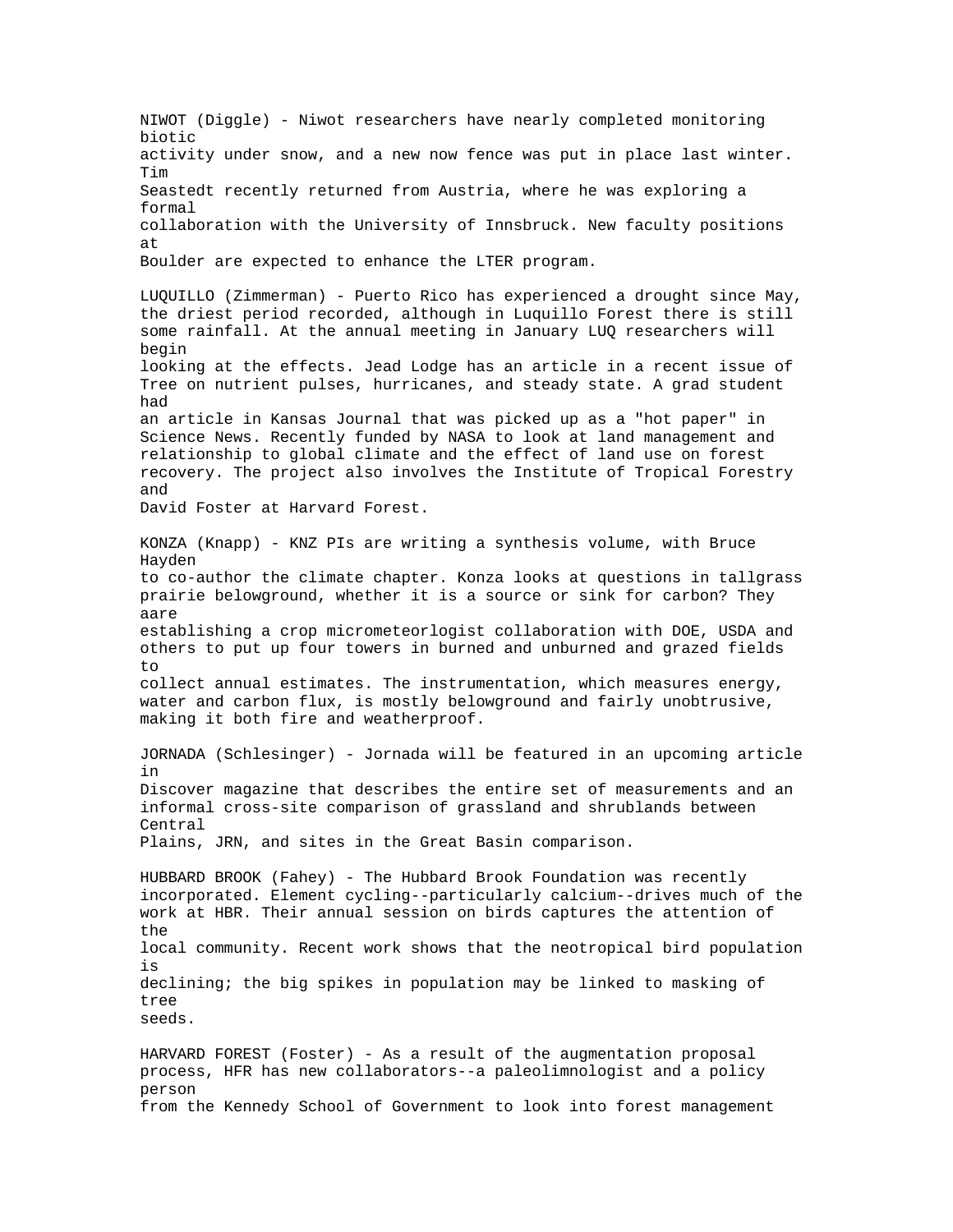policy in the area. Several collaborative projects are ongoing with Luquillo. The site has a recent article in UPRO on wind disturbance and hurricane disturbance. They've found that synthesis papers going back to original proposal are still relevant, but they've gone back to reinterpret the landscape in light of historical events. It now appears that disturbance at the site is linked to an early significant salvage lodging operation--human rather than natural disturbance. CENTRAL PLAINS (Burke) - CPR has begun a new grazing experiment, a large study on how grazing influences soil organic matter, comparing grazed and ungrazed areas. Their interpretation: grazing creates less variation than plant presence vs. absence. They've found that the review process is a way to help the site grow. Based on the result of their site review, they have been addressing a deficit in data management. Called in Brunt (SEV), Michener (NIN), and a specialist from UC Santa Barbara for a thorough review, and they recommended adding personnel. BONANZA (Viereck) - BNZ is bringing the Caribou-Poker Creek Watershed formally into the system. Such experimental watersheds have always been a part of the University program, but not the LTER program. The site will be getting a new bridge, improving access to a number of research areas on both sides of the river. H.J. ANDREWS (Swanson) - HJA has been working with NASA and the Forest Service looking at landuse and ownerships in the Cascades and Western Washington from the early 70s to the present time, and changes to attributes, such as carbon stores. They're also conducting peak flow analysis with 40 to 50 years of data from small experimental watersheds, looking at effects of landuse, cutting and roads and changes in peak flows. The "stream team" has obtained funding from other sources to install restoration experiments. Those installed under LTER will be compared with above- and below-treated reaches over four to five years, looking at trout growth, carbon flux and invertebrate densities. As expected, the treated reach is increasing rates of production to the aquatic community. ARCTIC TUNDRA (Hobbie) - Three new laboratories have been established with NSF support. Neal Laine visited in August. Bruce Peterson N15 addition to streams model appears to work for streams at other sites using stable isotopes. A workshop involving CWT and AND is planned). An arctic land-atmosphere group, ITEX (international tundra experiment), is using Toolik Lake in an effort involving 20 arctic sites using ARC methods and manipulations for measuring leaf growth, etc. (Judy Meyer suggested a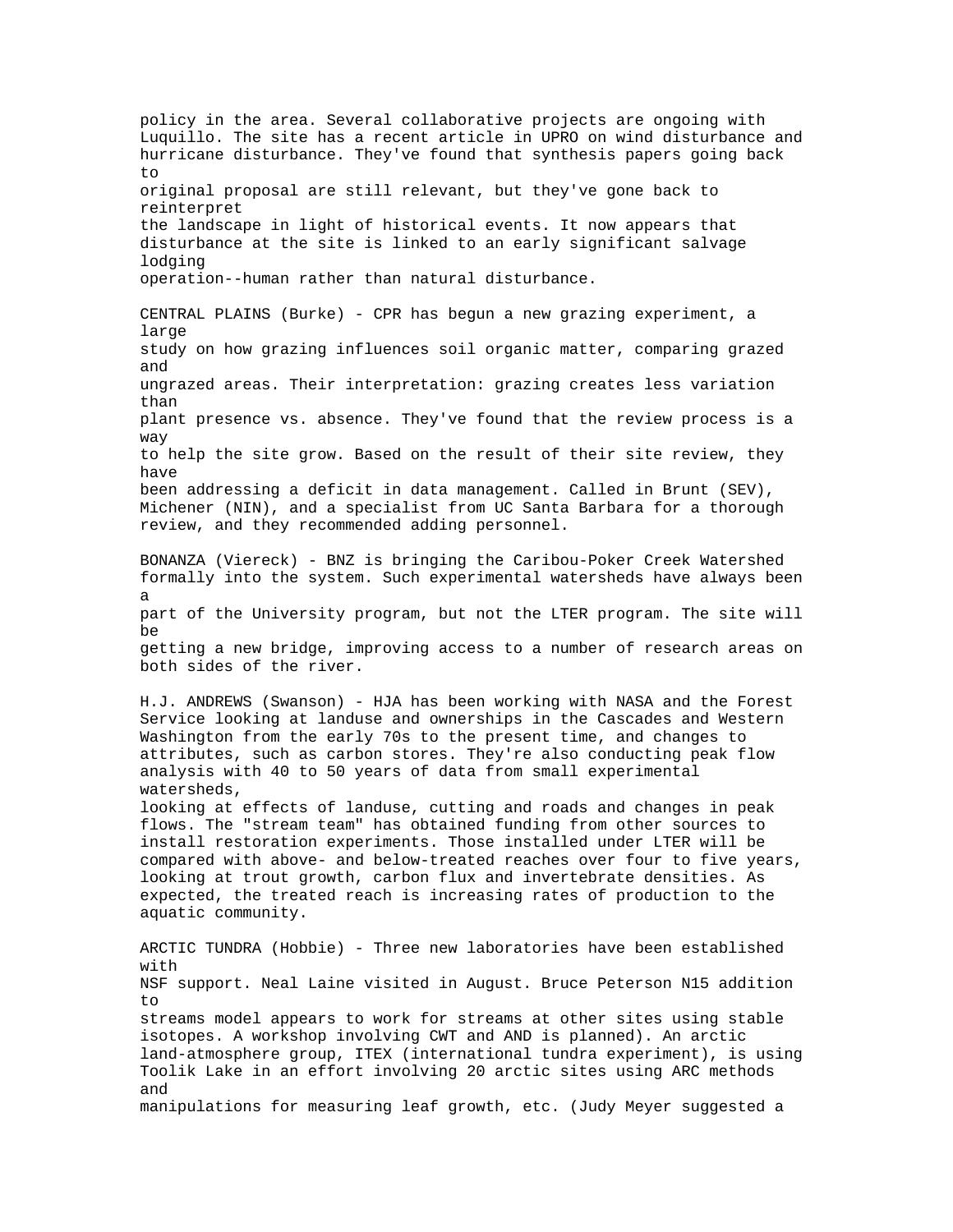possible collaboration with CWT.).

Network Office (Vande Castle & Nottrott)

John Vande Castle reported that recent technological improvements at the Network Office have enabled reprocessing of data from the LTER-**NASA** collaborative experiment. Thanks to the assistance of Diane Wickland's group at NASA, Mission Earth data can now be accessed, as well as the Oak Ridge biogeochemical archive including FIFE, OTTER and other datasets. The data scanner has come on-line, and the sites are being solicited for their input as to where sun photometers should be deployed. The LTER-NASA proposal for a land-cover classification/assessment is progressing; the 13 participating sites are sending evaluations to Warren Cohen (AND) for a November 1 deadline. This is presently the largest dataset in Network. Rudolf Nottrott provided a demonstration of some of the new LTERnet capabilities utilizing Mosaic public domain software. Gil Calabria, Coweeta data manager, demonstrated the Mosaic "home page" put on-line for Coweeta since the September 1994 Data Managers meeting. Most of the sites are engaged in similar activity. (Other Network Office activities not reported at the meeting: Adrienne Whitener worked with Beth O' Grady at Coweeta to organize and coordinate the LTER/CC meeting and travel and has been assisting in preparation of the budget for the upcoming Cooperative Agreement. Lynne Hendrix coordinated much of the preparations for the International LTER meeting in the United Kingdom in August and the September Data Managers meeting in Seattle. Daniel Pommert has departed the Network Office for a year in Egypt and has been replaced by Raymond Bero, recently of CERL. Stephanie Martin has been developing or is planning to develop: (1) a Mosaic version of the general LTER program information contained in the brochure (now in text form on the LTERnet gopher), (2) "LTER Fact Sheets" to feature significant LTER intersite experiments and synthesis activities, and (3) a "pocket-sized" update of the 1991 site directory. Other publicity/public information tools are being considered for development over the next budget period, to include site press packets and presentation materials, portable loaner displays on synthesis experiments, an LTER poster, a simplified brochure, and others. (Sites should contact Stephanie with any suggestions.)

Canada (Bruce LaZerte)

Bruce LaZerte, Aquatic Science Section, Ministry of Environment and Energy, Ontario, provided a brief overview of long-term ecological research development in Canada with a few comments on the work of his section (See brochure attached for more information--in mailed copy.)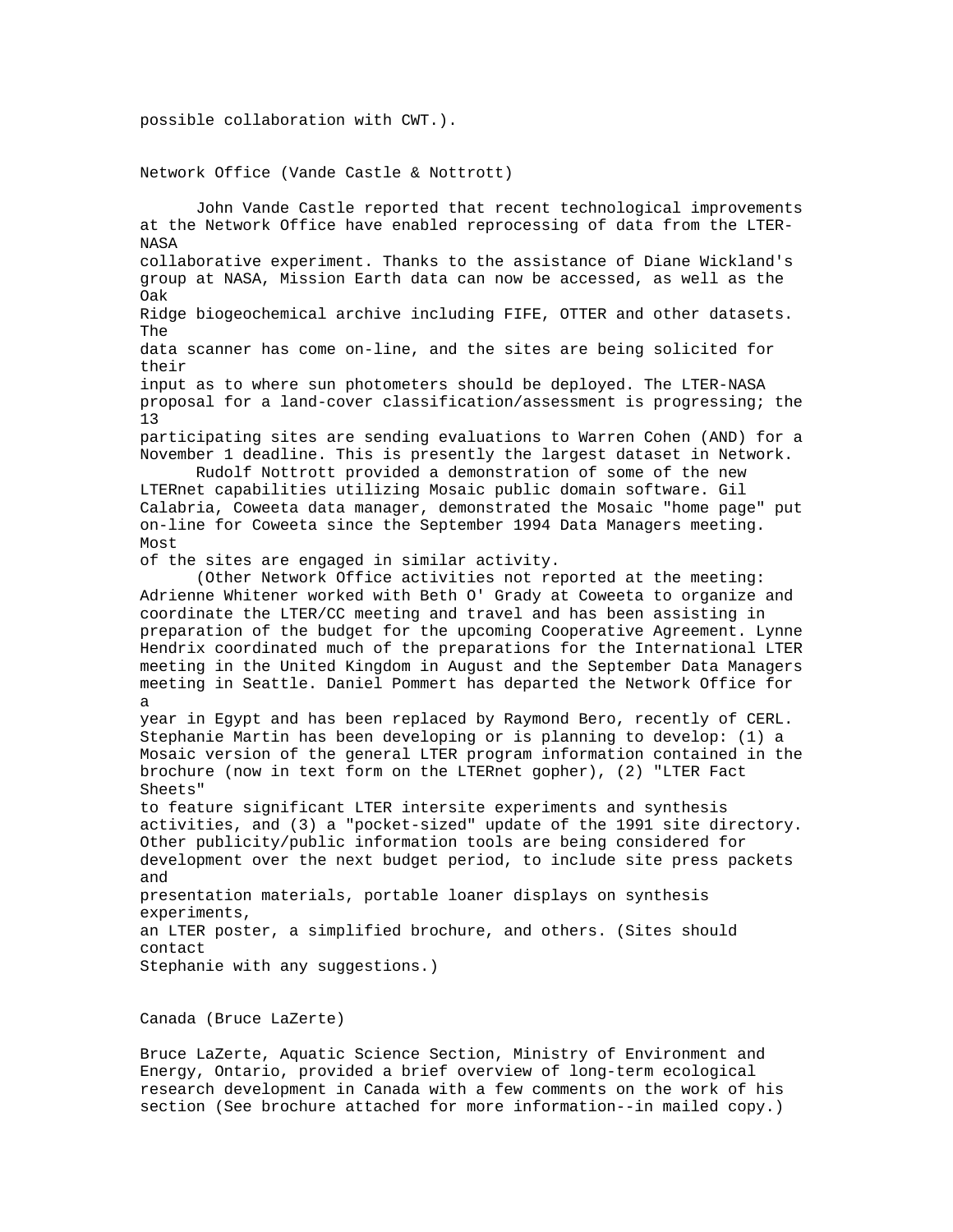Missouri Ozark Forest Ecosystem Project (Brian Brookshire)

Brian Brookshire gave a presentation on the Missouri Ozark Ecosystem Project (featured in Issue #15 of the LTER Network News) and invited LTER site scientists to consider the Project for individual or multiple site investigations. (See more information attached--in mailed copy.)

## International Activities (Franklin)

The International LTER (ILTER) steering committee met at Rothamsted Station in the United Kingdom August 27-28 with 18 members representing seven countries. The group focused primarily upon mission definition and development of an action program for improved communications among sites and scientists. (Further detail in the current issue of the Network News.) Meetings of the ILTER Steering Committee are planned for Hungary (1995), Latin America (1996), China (1997), Canada (1998), Africa (1999), and the United States (2000). The process of identifying primary ILTER participants has begun with La Selva and the Smithsonian Tropical Research Institute (STRI). The Connectivity Committee will look at current capabilities and what it would take to bring these sites up to a comparable level or to the capacity of a node in a global network. Jerry Franklin noted that full partners need comparable communication and data sharing facilities, as well as a shared mission.

# Collaboration/LTER Affiliation

JF asked the group to reflect on where we are as a network. He noted that reaching out from the LTER community there are many ways to incorporate other types of sites. As the network-to-network concept has evolved, we've been contacted by DOE ParkNet, NBS, individual sites like Barro Colorado and La Selva, and others who would like to have a closer relationship with the LTER Network. There has always been the question of degrees of comparability in terms of technical capability, various levels of an extended network. It is no longer in LTER's best interests, JF noted, to "stiffarm" these approaches. We need to develop mechanisms and criteria for an expanded approach to incorporate other sites. We have to actively engage this subject because the pressure is growing, and we'll be in a much better position if we look ahead. We can't claim we're too busy. For the near-term, NSF has chosen the alternative of augmenting existing sites,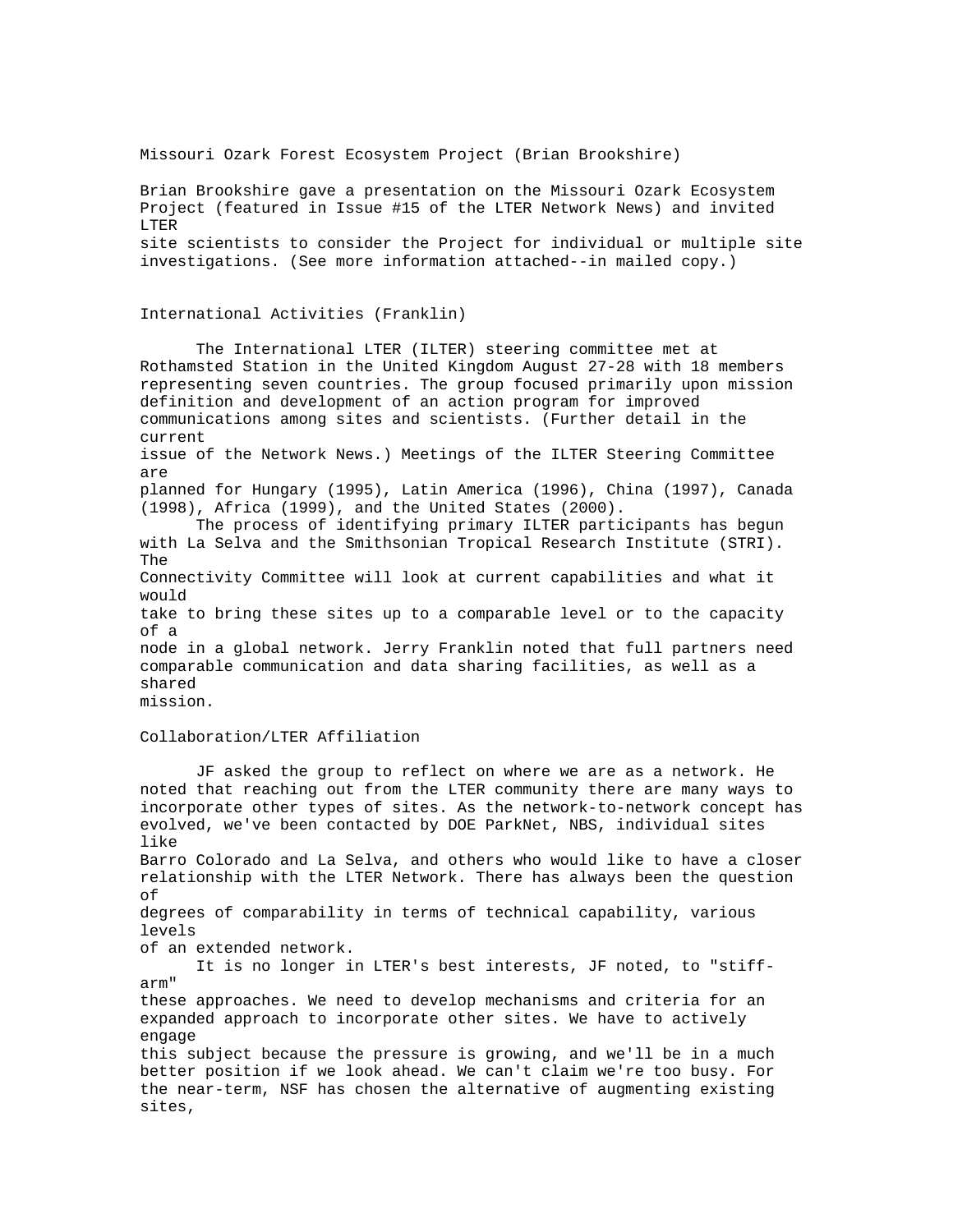but we can't rely solely on NSF support if we want a better-distributed network. By what criteria would you recognize a partner? What do we do about single sites, not affiliated with networks? Among the comments: (1) We shouldn't be so strict in selecting affiliates (2) We should include non-LTER sites as question-driven affiliates (3) If formalizing a partnership, do we add expectations and/or responsibilities? (4) What is the time drain for the sites? (5) Will an increase in collaboration dilute site work? (6) What is the scientific payoff? (7) What would the impact be on the Network Office? (8) The partner's sponsoring agency should have to buy in and support the site(s) at the LTER level (9) The Memoranda of Agreement might be an appropriate mechanism for collaborations (10) We need list of criteria, a classification for partnership before we can proceed. (11) The intensity of the relationship should vary with the level of affiliation (12) The network-of-networks idea seems to be developing as an exchange between equals, a way out of increasing responsibilities (13) The LTER Network might evolve into acting as a clearinghouse, rather than the top of the pyramid, for the long-term. Bruce Hayden noted that the Hungarians seek a blessing from the LTER/CC and have indicated that they will do all that LTER does. They want a stamp of LTER approval and some benefit of affiliation, and they intend to redesign their terrestrial ecology program based on the LTER model. Such programs want to do research with us, learn techniques and technologies, but they are also looking for sources of money and ways to leverage dollars within their own countries. One initial approach, already being explored through the ILTER network, is for individual sites to identify and develop question-driven satellite sites. It was decided that a subgroup of the Executive Committee would be developed to explore alternative ideas on how to proceed on this issue. Meeting Schedule Next LTER/CC Meeting: April 19-25, 1995. This will be a small meeting at the Virginia Coast Reserve site. Travel will be via the Norfolk airport. Meeting and travel details will be sent via electronic mail from the Network Office as usual. Fall 1995 LTER/CC Meeting: JF suggested that the October meeting be held at Skamania Lodge on the Columbia River near Portland, Oregon instead of in Seattle at the Network Office as previously announced. Other